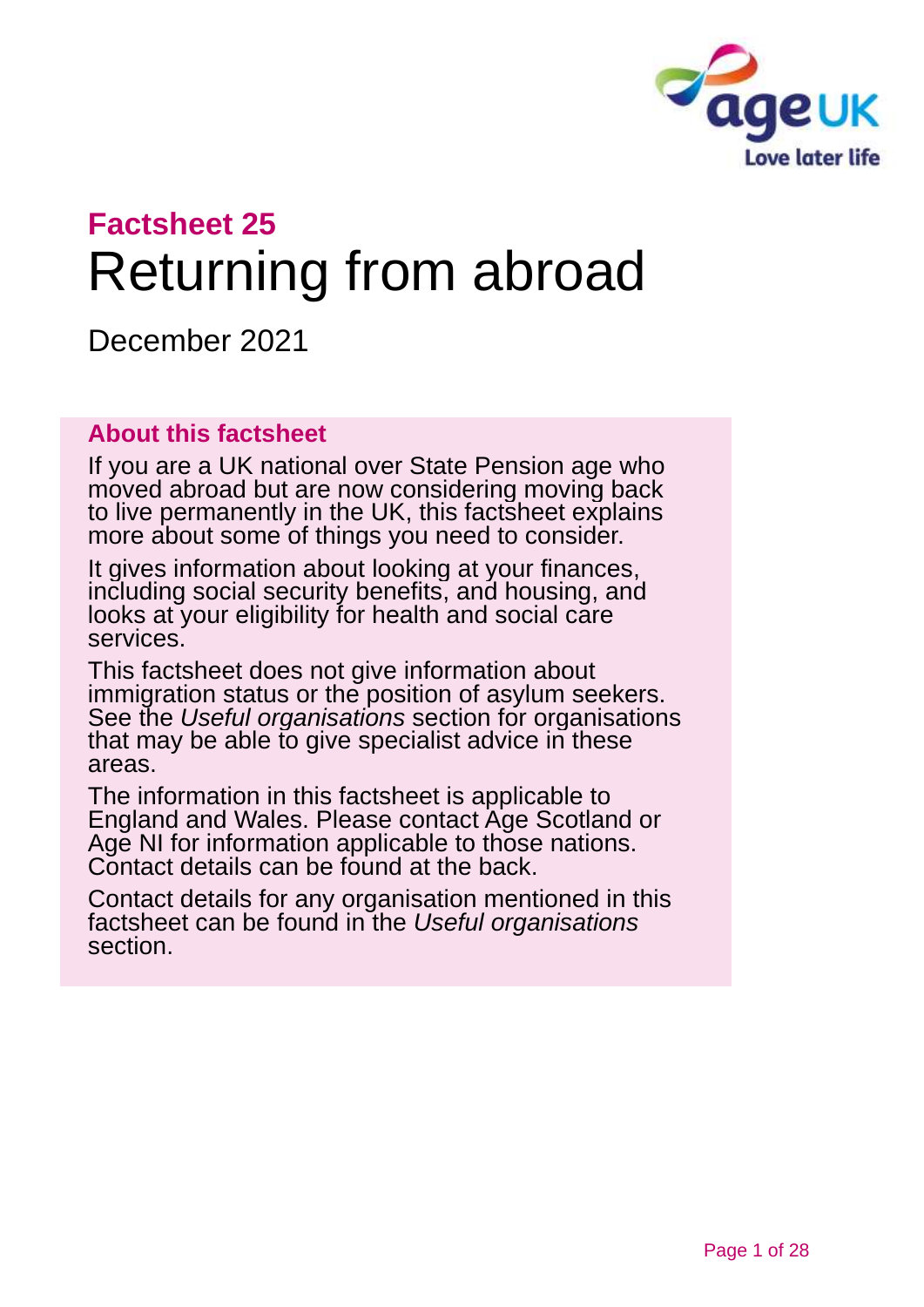# **Contents**

| Is a return to the UK right for you?<br>1          | 3  |
|----------------------------------------------------|----|
| 2 Habitual Residence and ordinary residence        | 3  |
| 2.1 Habitual Residence Test                        | 3  |
| 2.2 Ordinary residence                             | 5  |
| 3 Finance                                          | 6  |
| 3.1 State Pensions and Winter Fuel Payments        | 6  |
| 3.2 Means-tested benefits                          | 7  |
| 3.3 Disability benefits and Carer's Allowance      | 8  |
| 4 Housing                                          | 8  |
| 4.1 Social housing                                 | 9  |
| 4.2 Private rented accommodation                   | 10 |
| 4.3 Homelessness                                   | 10 |
| 5 Doctors, dentists, and hospital treatment        | 11 |
| 5.1 Registering with a GP practice                 | 13 |
| 5.2 Finding a dentist                              | 14 |
| 5.3 Help with health costs                         | 14 |
| 6 Care and support at home and in a care home      | 15 |
| 6.1 Need for support from both NHS and social care | 18 |
| 7 Returning from abroad checklist                  | 19 |
| Useful organisations                               | 21 |
| Age UK                                             | 27 |
| Support our work                                   | 27 |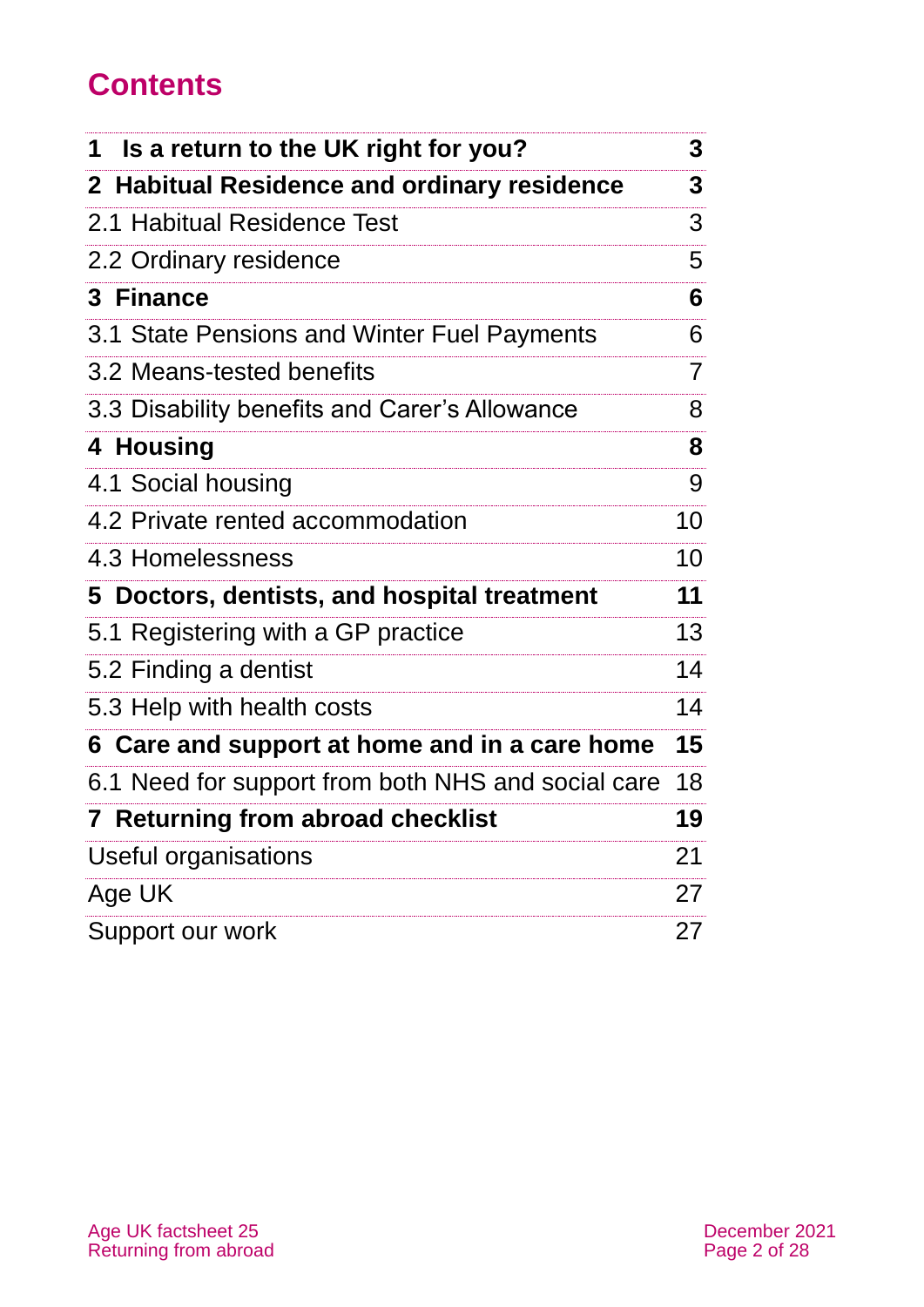### <span id="page-2-0"></span>**1 Is a return to the UK right for you?**

Before returning to the UK, it is important to be clear about why you want to return and try to find out whether your expectations will be met. If you have been absent for some time, there may have been changes to life in the UK that you are not aware of or are prepared for.

If you can, consider spending some time living here before committing to a permanent move back. You need to plan and prepare for your return just as thoroughly as you planned your move away.

### <span id="page-2-1"></span>**2 Habitual Residence and ordinary residence**

The terms '*Habitual Residence'* and 'o*rdinary*  residence' are used throughout this factsheet. They are not synonymous and they can mean different things in different circumstances.

'*Habitual residence*' is usually used to determine your eligibility for some social security benefits, and housing assistance from a local authority. Housing assistance means social (council and housing association) housing provided through the local authority waiting list, as well as help if you are homeless.

You may be asked to provide evidence you are '*ordinarily resident***'** in the United Kingdom when you seek non-emergency NHS hospital treatment or local authority community care or social care services.

#### **2.1 Habitual Residence Test**

The Habitual Residence Test (HRT) is used to decide if you normally live in the United Kingdom (UK), the Channel Islands, the Republic of Ireland, or the Isle of Man (known as the '*Common Travel Area*' (CTA)).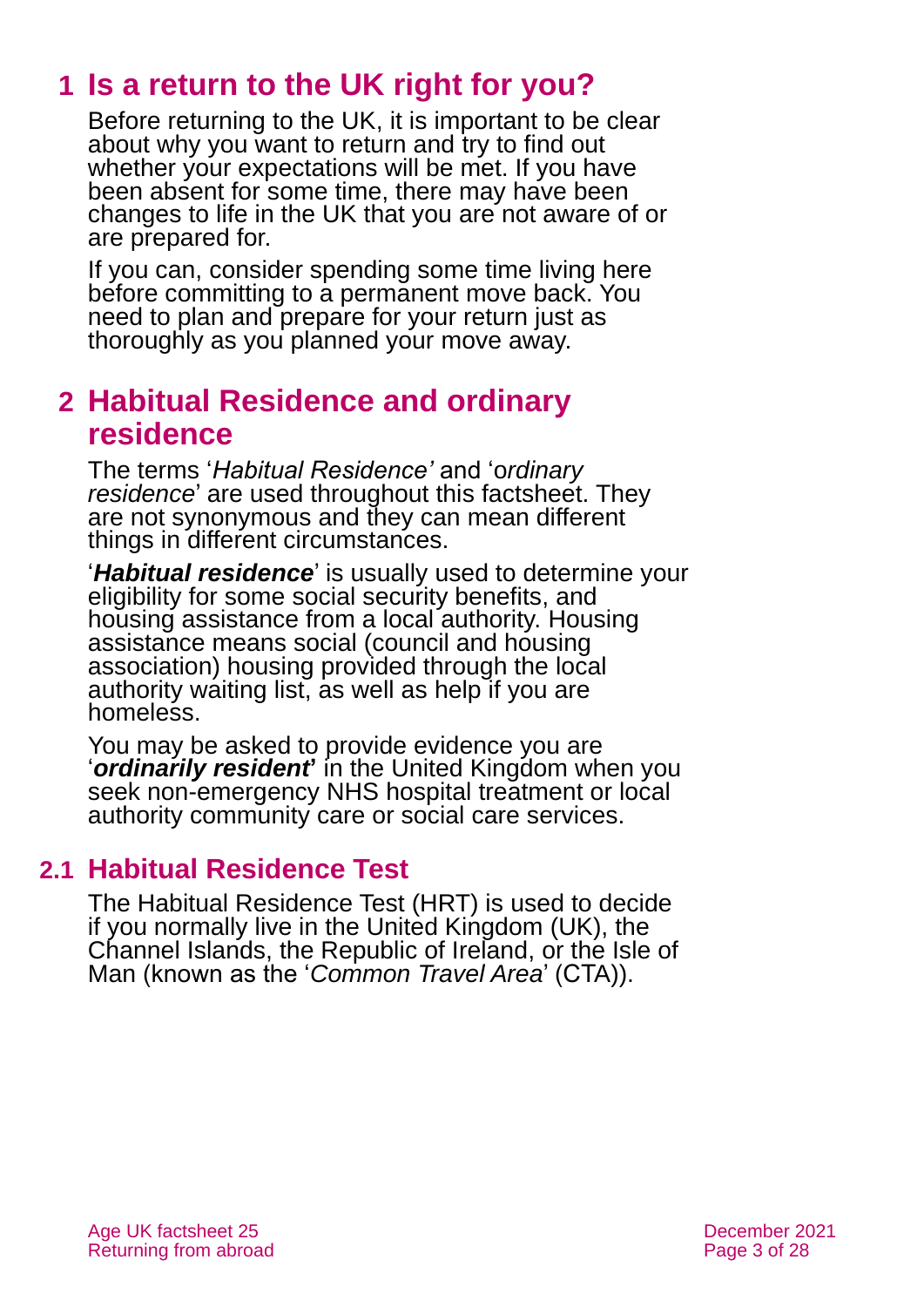You can be subject to the HRT if you have been outside of the CTA for any length of time and you apply for housing assistance, or for benefits such as Pension Credit, Universal Credit, Housing Benefit, or Council Tax Support (Council Tax Reduction Scheme in Wales). Separate HRT decisions are made for each benefit claim or application for housing assistance. There is no legal definition of what habitual residence actually is, nor how long you need to have been in the UK to establish habitual residence. Factors that should be taken into account include:

- what you have done to establish a UK home before and after arrival
- where you expect to live in future
- ⚫ your reasons for returning to the UK
- the length of time you spent abroad
- ⚫ family ties in the UK and in the country you have come from

The HRT is applied to the person making a claim for benefit or housing, so if you are a couple, try to decide who is most likely to pass the test.

If it is decided you do not satisfy the HRT, you cannot usually access housing assistance and means-tested benefits. It can take a period of a few days up to three months to satisfy the HRT. A decision maker looks at how strong your '*settled intention*' to remain here is and assesses whether an '*appreciable period*' of time has passed since you arrived in the UK when making the HRT decision.

If you have been abroad for a temporary period or are re-establishing ties in the UK, you can be treated as habitually resident from the first day you return. A decision maker should consider factors such as your intentions when you left the country originally, whether you intended to return at some stage, any ties and contacts with the UK you established and maintained while abroad, and the strength of your intention to resettle in the UK.

If you are likely to need benefits and housing as soon as you arrive in the UK, think about how you can cope if you do not satisfy the HRT promptly.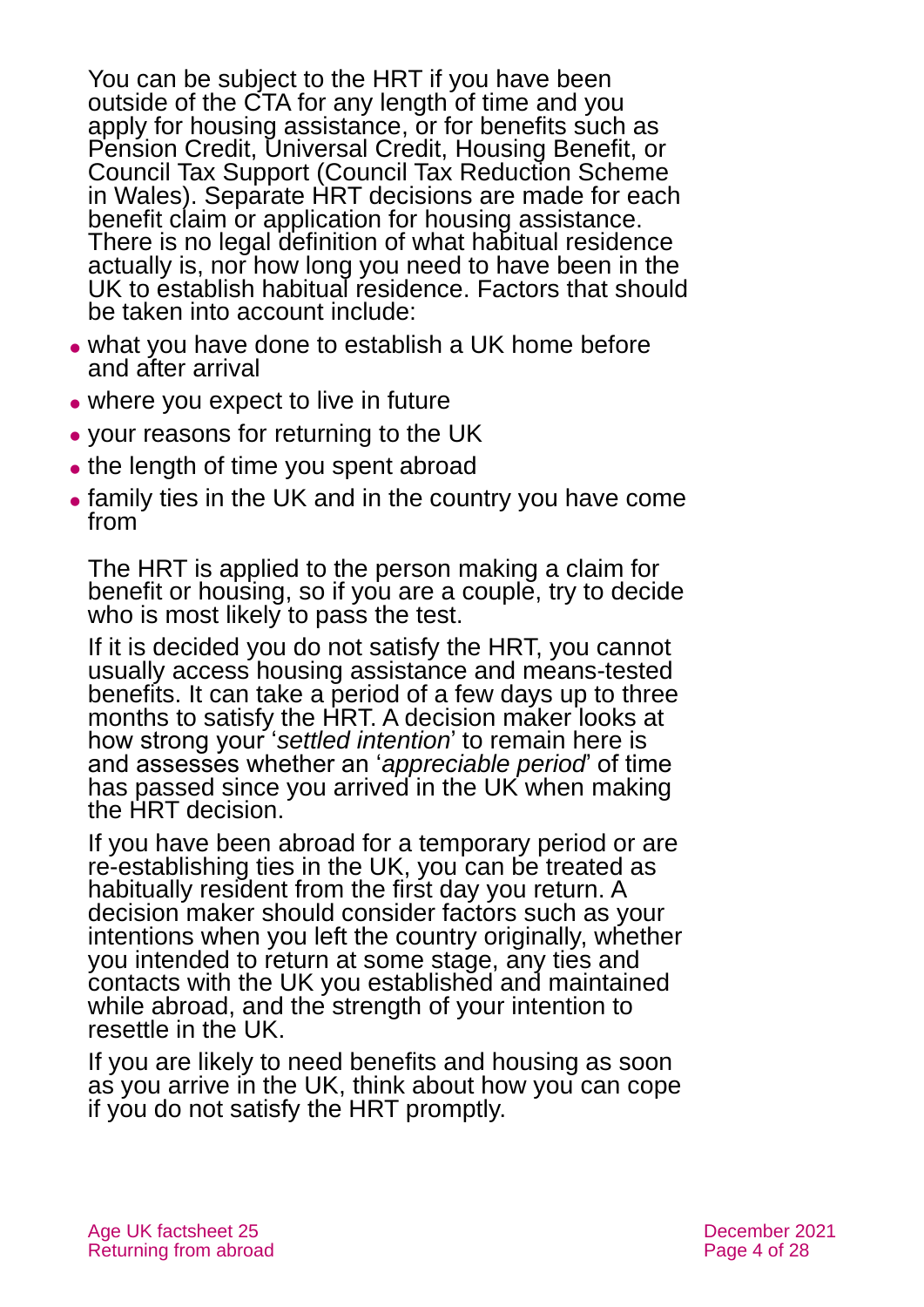If you are refused benefits or housing assistance because you are not habitually resident, seek advice from an independent advice service about challenging the decision and what to do next. In general, it is a good idea to continue to make benefit claims while you challenge refusals, as you may have a better chance of being found habitually resident on a later new claim. You can make a fresh application for housing assistance if you have new information or your circumstances have changed.

**Note**

Some people are exempt from the HRT including EEA and Swiss nationals granted settled status, refugees, those with humanitarian protection or exceptional or discretionary leave to enter or remain.

### <span id="page-4-0"></span>**2.2 Ordinary residence**

There is no legal definition of '*ordinary residence*'. It refers to the place you normally live for the time being, provided there is a degree of continuity about your stay.

The main test is set down in a case called *Shah* where the meaning of the words '*ordinarily resident*' was considered. The ruling found that:

*An individual who is living lawfully in the United Kingdom voluntarily and for settled purposes as part of the regular order of their life for the time being, whether of long or short duration, with an identifiable purpose for their residence here which has a sufficient degree of continuity to be properly described as settled.*

Official guidance advises that *'ordinary residence*' should be given its everyday and natural meaning based on the facts of each case and subject to interpretation by the courts.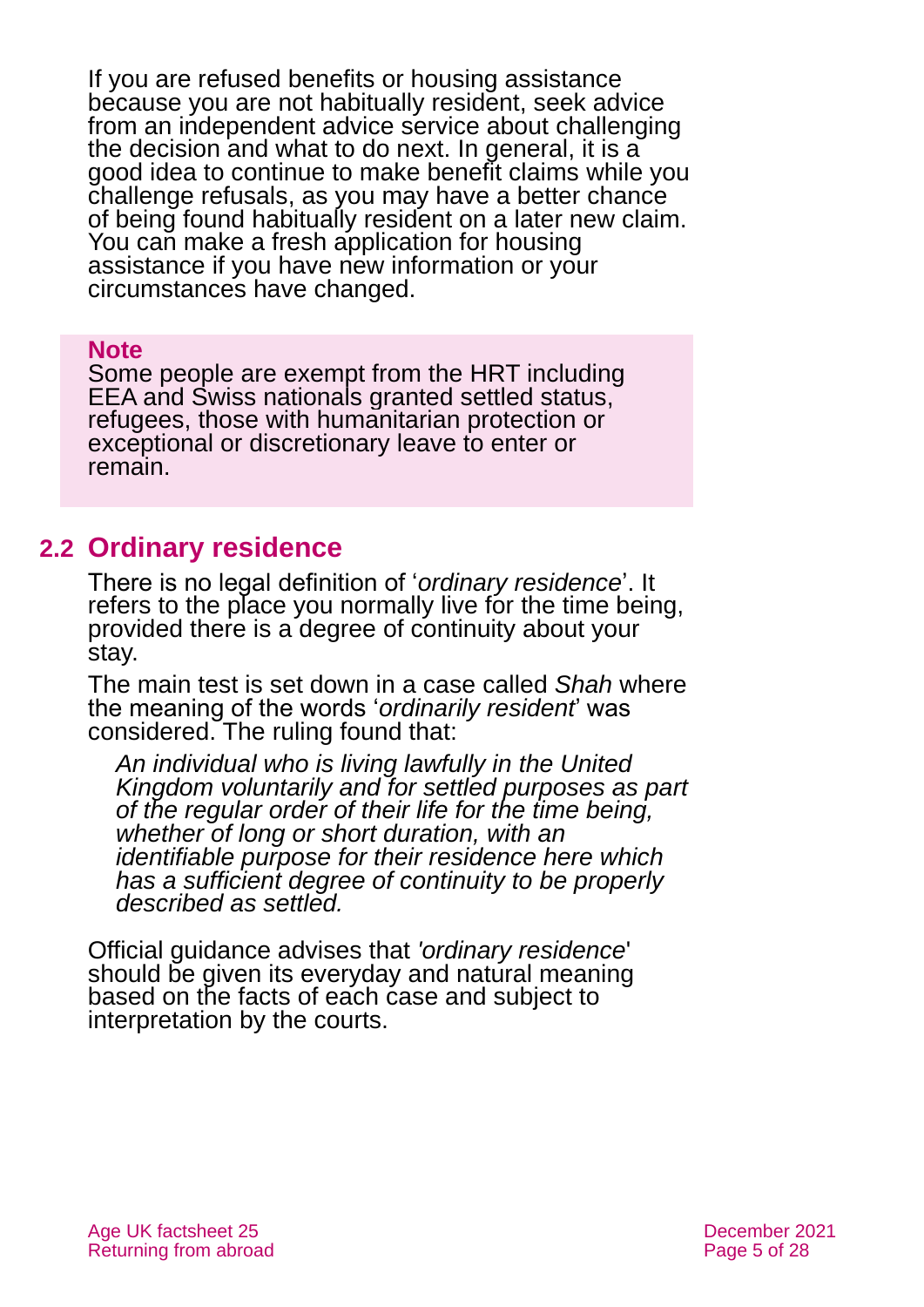### <span id="page-5-0"></span>**3 Finance**

Before deciding to return permanently to the UK, you should consider:

- ⚫ what will be your income on returning and will it be as much as now?
- will you be entitled to any benefits?
- how do prices and costs compare between countries?
- ⚫ how do exchange rates and inflation affect your income?
- ⚫ can you transfer income and assets to the UK?
- ⚫ will insurance policies remain valid or do you need new ones?

A prior visit to the UK can allow you to check prices of fuel, transport, food, housing, and other costs such as Council Tax and utilities.

Returning to the UK can affect your tax liabilities. If you are, or will be, ordinarily resident, and resident in the UK for tax purposes, you are liable for tax on UK or overseas income you bring into the UK. Find out if you will be liable for tax in the country you have left.

You can find more about tax if you return to the UK after living abroad on the Gov.uk website [www.gov.uk/tax-return-uk](http://www.gov.uk/tax-return-uk)

### **3.1 State Pensions and Winter Fuel Payments**

State Pension in the UK is based on your National Insurance contributions. If you paid contributions in more than one country, you may be entitled to separate pensions from these countries.

Contributions made in a European Union (EU) country or a country which the UK has a reciprocal agreement with may help you get a UK pension. The UK State Pension is payable anywhere in the world but you only receive annual pension increases if you live in the European Economic Area (EEA), Switzerland, or a country which the UK has a reciprocal social security agreement with.

If you have not been getting the annual increases, your pension is increased to the current rate when you return to live in the UK.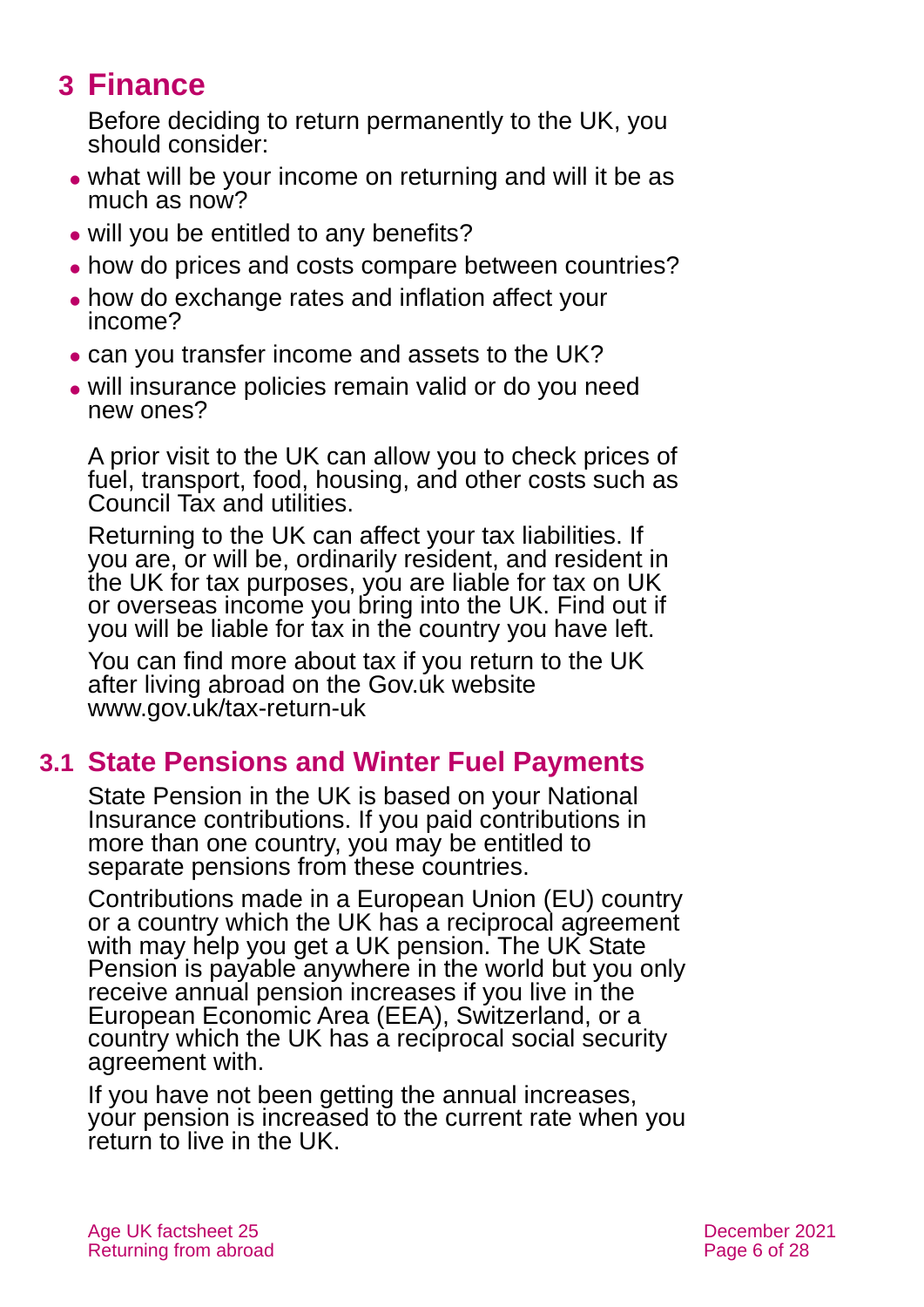Contact the [International Pension Centre](https://www.gov.uk/international-pension-centre) to let them know you will want to receive your State Pension in the UK and for further information.

People over State Pension age may be entitled to a Winter Fuel Payment. This is not normally payable if you live abroad unless you live in certain EEA countries or Switzerland and have a genuine link to the UK. It is payable if you return to the UK. Contact the [Winter Fuel Payment Centre](#page-24-0) for more information.

For more information, see factsheet 19, *[State Pension](https://www.ageuk.org.uk/globalassets/age-uk/documents/factsheets/fs19_state_pension_fcs.pdf)* and factsheet 1, *[Help with heating costs](https://www.ageuk.org.uk/globalassets/age-uk/documents/factsheets/fs1_help_with_heating_costs_fcs.pdf)*. In **Wales**, see [Age Cymru factsheet 1w,](https://www.ageuk.org.uk/globalassets/age-cymru/documents/information-guides-and-factsheets/fs1w.pdf) *Help with heating costs [in Wales](https://www.ageuk.org.uk/globalassets/age-cymru/documents/information-guides-and-factsheets/fs1w.pdf)*.

#### **3.2 Means-tested benefits**

You may qualify for benefits such as Pension Credit (PC), Universal Credit (UC), Housing Benefit (HB), and Council Tax Support (CTS) (or Council Tax Reduction) once you return to the UK. These are means-tested benefits, so your income and capital, for example savings, are taken into account when working out your entitlement.

#### **Pension Credit**

PC is for older people with a low income and can be claimed when you reach State Pension age. This is currently 66 years but will rise to 67 years by March 2028. If you are a couple, you must both reach State Pension age to claim PC. Contact [The Pension](#page-23-0)  [Service](#page-23-0) to apply for PC.

#### **Housing Benefit and Council Tax Support/Reduction**

HB helps with rent payments. CTS reduces Council Tax liability. You must satisfy the HRT to claim these benefits. Contact your local authority to apply for HB and CTS.

#### **Universal Credit**

UC can be claimed by people below State Pension age and combines payments for personal expenses and housing costs. You must usually make your claim online and wait five weeks for your first payment.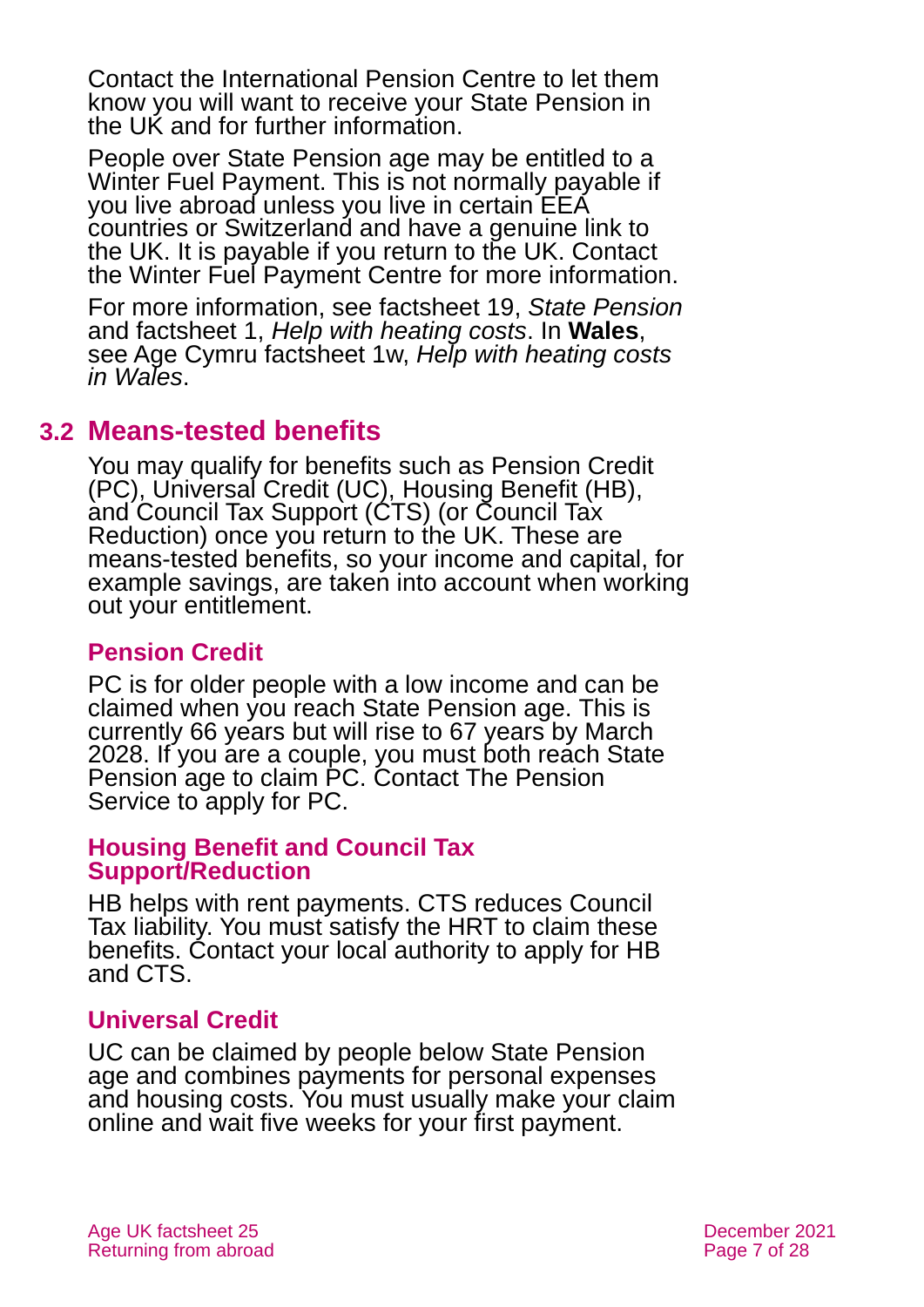For more information see [factsheet 48,](https://www.ageuk.org.uk/globalassets/age-uk/documents/factsheets/fs48_pension_credit_fcs.pdf) *Pension [Credit](https://www.ageuk.org.uk/globalassets/age-uk/documents/factsheets/fs48_pension_credit_fcs.pdf)*, factsheet 17, *[Housing Benefit](https://www.ageuk.org.uk/globalassets/age-uk/documents/factsheets/fs17_housing_benefit_fcs.pdf)*, [factsheet 21,](https://www.ageuk.org.uk/globalassets/age-uk/documents/factsheets/fs21_council_tax_fcs.pdf)  *[Council Tax](https://www.ageuk.org.uk/globalassets/age-uk/documents/factsheets/fs21_council_tax_fcs.pdf)* and factsheet 92, *[Universal Credit](https://www.ageuk.org.uk/globalassets/age-uk/documents/factsheets/fs92_universal_credit_fcs.pdf)*. In **Wales**, see Age Cymru [factsheet 21W,](https://www.ageuk.org.uk/globalassets/age-cymru/documents/information-guides-and-factsheets/fs21w.pdf) *Council Tax in [Wales](https://www.ageuk.org.uk/globalassets/age-cymru/documents/information-guides-and-factsheets/fs21w.pdf) – information about the tax and help you might get towards your bill*.

#### **3.3 Disability benefits and Carer's Allowance**

If you have difficulty with personal care due to disability or illness, you may be able to claim Attendance Allowance (AA) if you have reached State Pension age. If you are younger, you can claim Personal Independence Payment (PIP). Carer's Allowance can be paid if you care for someone getting AA, PIP or Disability Living Allowance.

To claim these, you must be present in Great Britain (GB) and be habitually resident. You must have been present for not less than 104 of the last 156 weeks, although this does not apply if you are terminally ill.

If you were living in an EEA country or Switzerland on or before 31 December 2020, you may be covered by EU co-ordination rules to count periods of residence in that country towards the 104-week presence test. Reciprocal agreements with some non-EEA countries contain similar rules. Seek advice if this might apply.

For more information, see [factsheet 34,](https://www.ageuk.org.uk/globalassets/age-uk/documents/factsheets/fs34_attendance_allowance_fcs.pdf) *Attendance [Allowance](https://www.ageuk.org.uk/globalassets/age-uk/documents/factsheets/fs34_attendance_allowance_fcs.pdf)*, factsheet 87, *[Personal Independence](https://www.ageuk.org.uk/globalassets/age-uk/documents/factsheets/fs87_personal_independence_payment_fcs.pdf)  [Payment and Disability Living Allowance](https://www.ageuk.org.uk/globalassets/age-uk/documents/factsheets/fs87_personal_independence_payment_fcs.pdf)* and [factsheet](https://www.ageuk.org.uk/globalassets/age-uk/documents/factsheets/fs55_carers_allowance_fcs.pdf)  55, *[Carer's Allowance](https://www.ageuk.org.uk/globalassets/age-uk/documents/factsheets/fs55_carers_allowance_fcs.pdf)*.

### <span id="page-7-0"></span>**4 Housing**

Your choice of accommodation depends on your financial situation, personal preferences, and what is available where you want to live. Finding a suitable, permanent home can take time and you may need to stay somewhere temporarily, for example with family, friends, or a short-term private let.

Rented housing is provided by local authorities (councils), housing associations and private landlords. Housing provided by local authorities and housing associations is known as '*social housing*'. Many social and some private landlords offer specialist rented housing for older people, with different levels of support available. See factsheet 64, *[Specialist housing](https://www.ageuk.org.uk/globalassets/age-uk/documents/factsheets/fs64_specialist_housing_for_older_people_fcs.pdf)  [for older people](https://www.ageuk.org.uk/globalassets/age-uk/documents/factsheets/fs64_specialist_housing_for_older_people_fcs.pdf)*, for more information.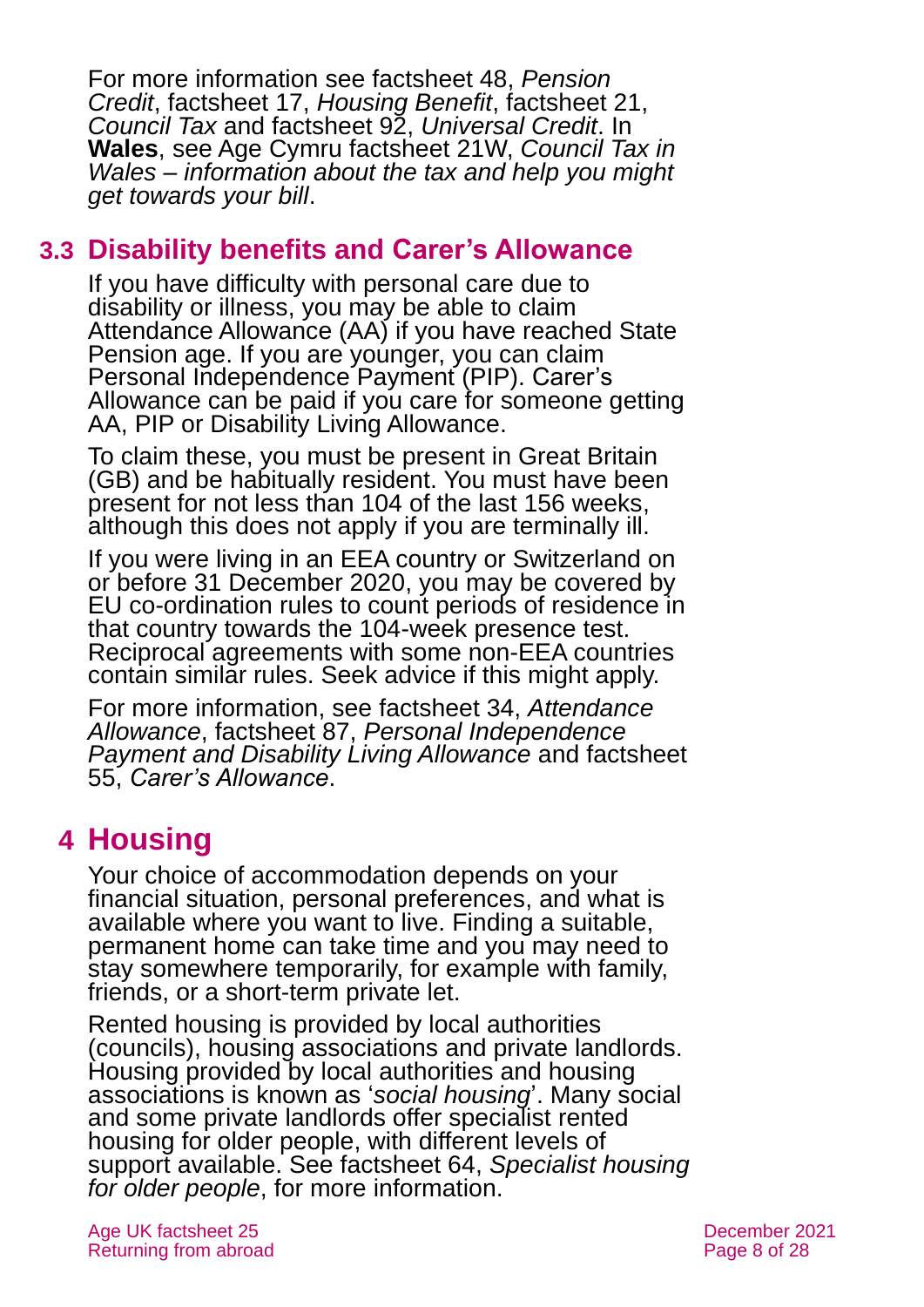If you want to buy a property, contact local estate agents or look on property websites to check availability and costs. You need to calculate all expenses involved such as legal fees, Stamp Duty, and survey costs.

If you are interested in buying a specialist retirement property, make sure you factor in the cost of any services provided, such as an emergency alarm system or concierge. Help may be available to meet these costs. See factsheet 2, *[Buying retirement](https://www.ageuk.org.uk/globalassets/age-uk/documents/factsheets/fs2_buying_retirement_housing_fcs.pdf)  [housing](https://www.ageuk.org.uk/globalassets/age-uk/documents/factsheets/fs2_buying_retirement_housing_fcs.pdf)*, for more information.

### **4.1 Social housing**

You can approach a local authority for an allocation of social housing. This means applying to join a waiting list of people wanting to be rehoused in a council or housing association home.

Waiting lists are very long in most parts of the UK, so you are unlikely to get housing immediately. You have a right to be told how long you may have to wait.

You must satisfy the HRT to join a local authority waiting list. Some authorities say you must have lived in their area for a set period of time to qualify (a '*residency requirement*'). Some have rules about income, savings or other assets, which can cause problems if you have been unable to sell a property abroad or have money from a property sale.

You have a right of review if the local authority decides you are not habitually resident or do not qualify for another reason, for example not meeting a residency requirement. Although you must be habitually resident to join, the authority has discretion to waive other qualification criteria and should have a policy on dealing with exceptional cases.

If you are unable to join a local authority waiting list, check whether there are any housing associations in the area running their own waiting lists. They may have different eligibility criteria. Again, it is important to check how long you are likely to have to wait.

See factsheet 8, *[Council and housing association](https://www.ageuk.org.uk/globalassets/age-uk/documents/factsheets/fs8_council_and_housing_association_housing_fcs.pdf)  [housing](https://www.ageuk.org.uk/globalassets/age-uk/documents/factsheets/fs8_council_and_housing_association_housing_fcs.pdf)*, for more information.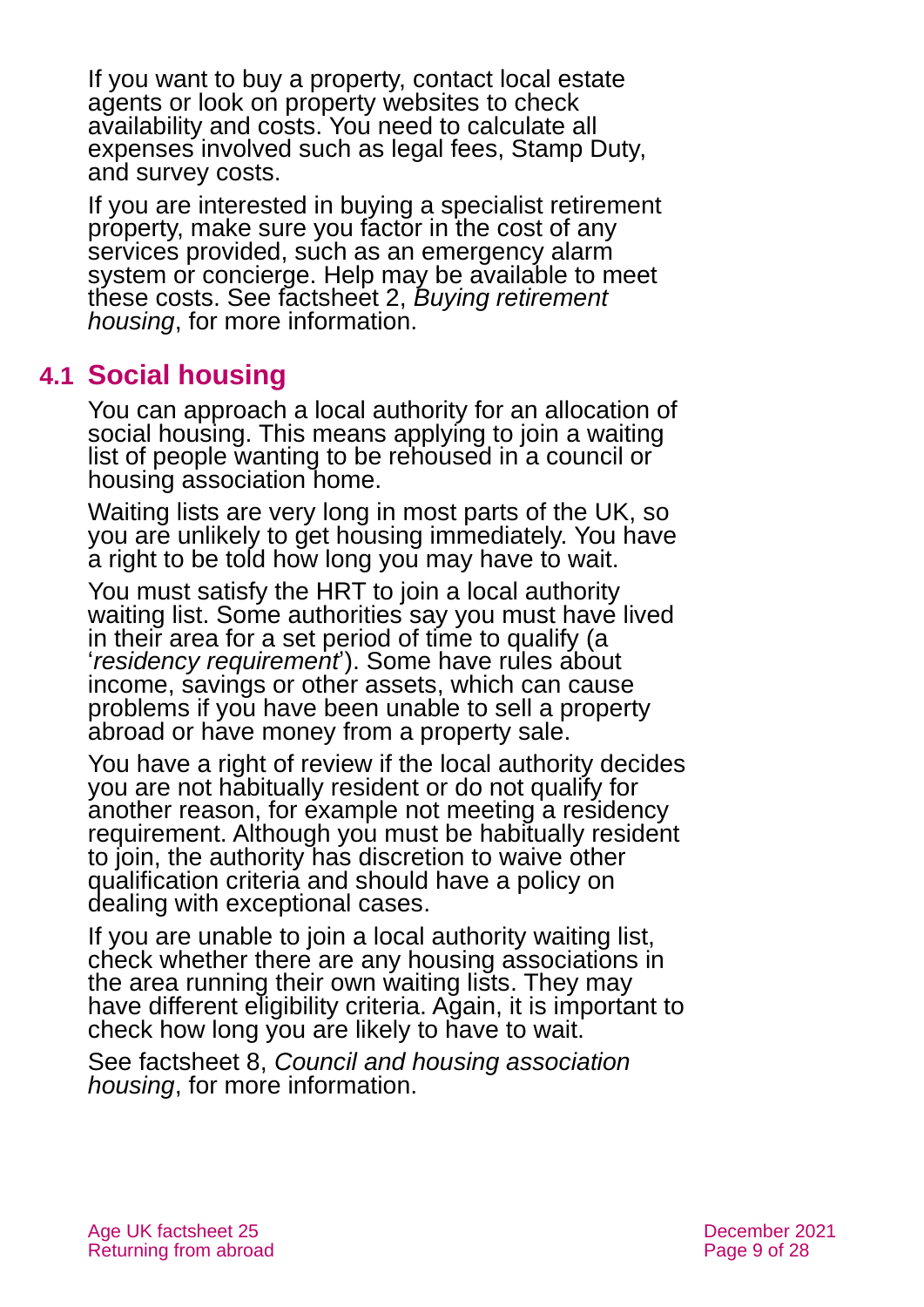### **4.2 Private rented accommodation**

The availability, standard, and cost of private rented accommodation varies. You can find housing through a letting agency, the local authority, websites, or the local press.

Most private rented tenancies are let on an assured shorthold basis. This means the landlord has the right to bring the tenancy to an end after six months or any longer fixed period. If you rent specialist housing privately, you may get an assured tenancy that offers more security.

You are likely to have to pay a deposit upfront (capped at five or six weeks' rent) and may have to pay rent in advance. You may be able to get help with these costs and with your ongoing housing costs such as rent and Council Tax. For more information, see [factsheet 63,](https://www.ageuk.org.uk/globalassets/age-uk/documents/factsheets/fs63_finding_private_rented_accommodation_fcs.pdf) *[Finding private rented accommodation](https://www.ageuk.org.uk/globalassets/age-uk/documents/factsheets/fs63_finding_private_rented_accommodation_fcs.pdf)* and factsheet 68, *[Preventing evictions](https://www.ageuk.org.uk/globalassets/age-uk/documents/factsheets/fs68_tenancy_rights_security_of_tenure_fcs.pdf)*.

#### **4.3 Homelessness**

If you recently returned from abroad and are homeless, you may be able to get help from the local authority who are responsible for receiving and assessing homelessness applications. You have to satisfy two '*tests*' – you must be homeless or at risk of homelessness, and eligible for help.

Eligibility is about your nationality and immigration status. You are not eligible unless you satisfy the HRT. This means you cannot get any personalised help until you satisfy the HRT. You should be able to access information and advice on preventing homelessness, finding accommodation, your rights and where to get help, as authorities must ensure this is available to everyone in the area free of charge.

If you satisfy the two tests, an authority must assess your needs and agree an action plan for preventing or resolving your homelessness. They must take '*reasonable steps*' to help you. This generally lasts for 56 days. You may be offered private or social housing, or practical or financial support so you can find housing yourself.

An authority may decide you are not homeless if you own property or have a tenancy abroad. They should not do this if it is no longer reasonable for you to live there. Seek advice if this happens to you.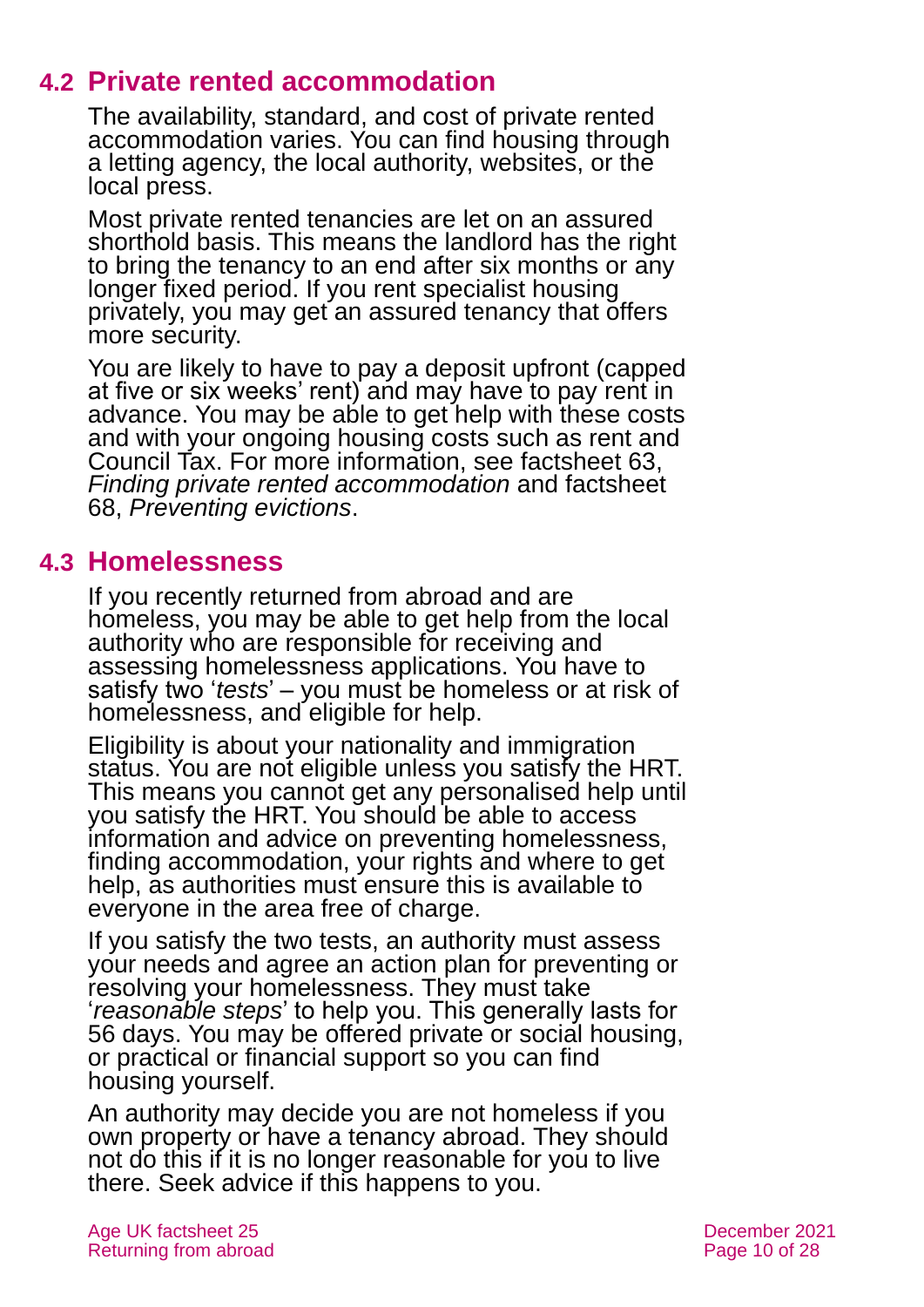If you are homeless, a local authority can refer your case on if you have no '*local connection*' with the area and you have a connection elsewhere. They cannot do this because your connection to another area is stronger nor if you are threatened with homelessness they must take reasonable steps to help you prevent homelessness regardless of local connection.

You have a right to a review of most decisions on your case, including decisions that you are not homeless, not eligible, or do not have a local connection. You must seek a review within 21 days of notification. If you receive a negative decision, seek advice from an organisation like [Shelter.](#page-24-1) For England, see factsheet 89, *[Homelessness](https://www.ageuk.org.uk/globalassets/age-uk/documents/factsheets/fs89_homelessness_fcs.pdf)*. For Wales, see factsheet 89w, *[Dealing with homelessness in Wales](https://www.ageuk.org.uk/globalassets/age-cymru/documents/information-guides-and-factsheets/fs89w.pdf)*.

### <span id="page-10-0"></span>**5 Doctors, dentists, and hospital treatment**

In the UK, NHS emergency care and primary care provided by GPs is free for all. Secondary care and the provision of free NHS non-emergency hospital treatment is based on being '*ordinarily resident*' in the UK. It is not affected by your nationality, whether you pay UK taxes or NI contributions or own a property, nor being registered with a GP or having an NHS number.

If you are a UK national, you have automatic right of abode in the UK. If you have been living abroad, you pass the ordinarily resident test on resuming settled residence here and are immediately entitled to free NHS non-emergency hospital care.

If you take regular prescription medication, bring sufficient supplies to last until you can register with a GP in the UK. It is helpful to bring a copy of your current medical records (translated as necessary) with you.

If that is not possible, your doctor abroad may be willing to prepare a summary of key facts about your medical history, e.g. significant surgery, current medical conditions and medication, and allergies/adverse reactions to medicines or procedures, such as fitting a pacemaker.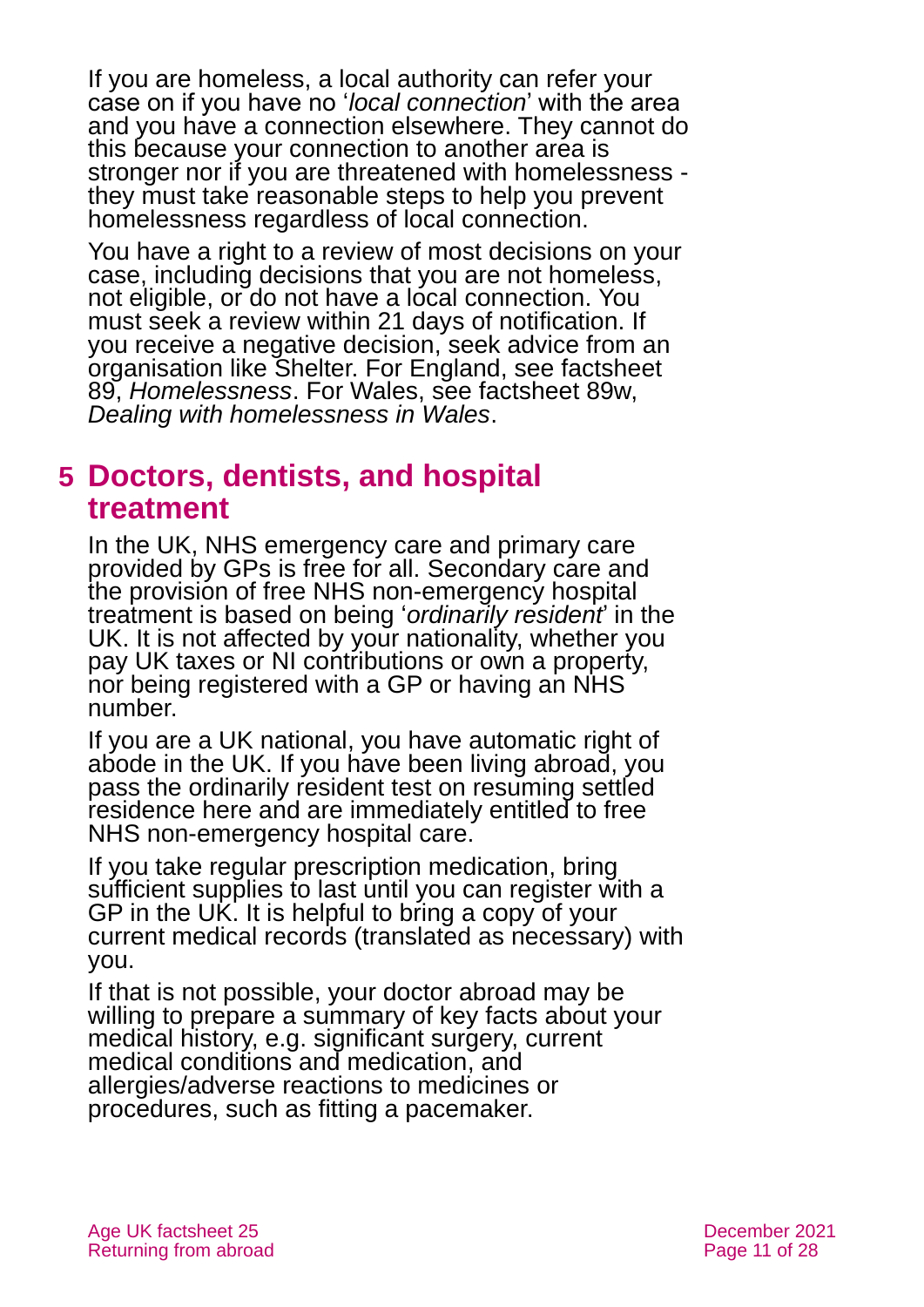Most NHS services are free to everyone but there may be charges for NHS prescriptions, dental care, sight tests, glasses or contact lenses. See [section 5.3](#page-13-0) for the rules in England and Wales.

If you are a British citizen who has been living in an EEA country or Switzerland on or before the 31 December 2020 and you visit the UK and have an S1 form (see below) registered on or before this date, you should not be charged for non-emergency hospital treatment.

If you moved to an EU country on or after the 1 January 2021, you are not automatically entitled to free NHS treatment when visiting the UK, even if you have a registered S1 form.

Other exemptions may apply, see [www.nhs.uk/nhs](http://www.nhs.uk/nhs-services/visiting-or-moving-to-england/visitors-who-do-not-need-to-pay-for-nhs-treatment/)[services/visiting-or-moving-to-england/visitors-who-do](http://www.nhs.uk/nhs-services/visiting-or-moving-to-england/visitors-who-do-not-need-to-pay-for-nhs-treatment/)[not-need-to-pay-for-nhs-treatment/](http://www.nhs.uk/nhs-services/visiting-or-moving-to-england/visitors-who-do-not-need-to-pay-for-nhs-treatment/)

If you are not exempt from charges, you may require a valid European Health Insurance Card (EHIC) or S2 form (planned treatment) to show that your healthcare costs are funded by the EU country where you reside, or you may be charged.

If visiting from a non-EU country with a reciprocal healthcare agreement with the UK, you may be covered for some non-emergency hospital treatment. If it does not, you can be charged.

#### **S1 healthcare certificate**

The S1 Healthcare Certificate is issued to UK nationals living in an EEA country or Switzerland, who receive an exportable UK benefit such as State Pension or are posted workers paying contributions in the UK. If you registered an S1 in one of these countries, contact the local authorities in that country to tell them about your move back to the UK.

Tell the [NHS Overseas Healthcare Team](https://www.nhsbsa.nhs.uk/contact-us/overseas-healthcare-services-contact-us) so they can stop payments for the S1. This certificate is issued by the International Pension Centre or HMRC, depending on your circumstances.

#### **Accessing NHS services**

For information about accessing NHS services if visiting or moving to **England**, see [www.nhs.uk/service-search](http://www.nhs.uk/service-search)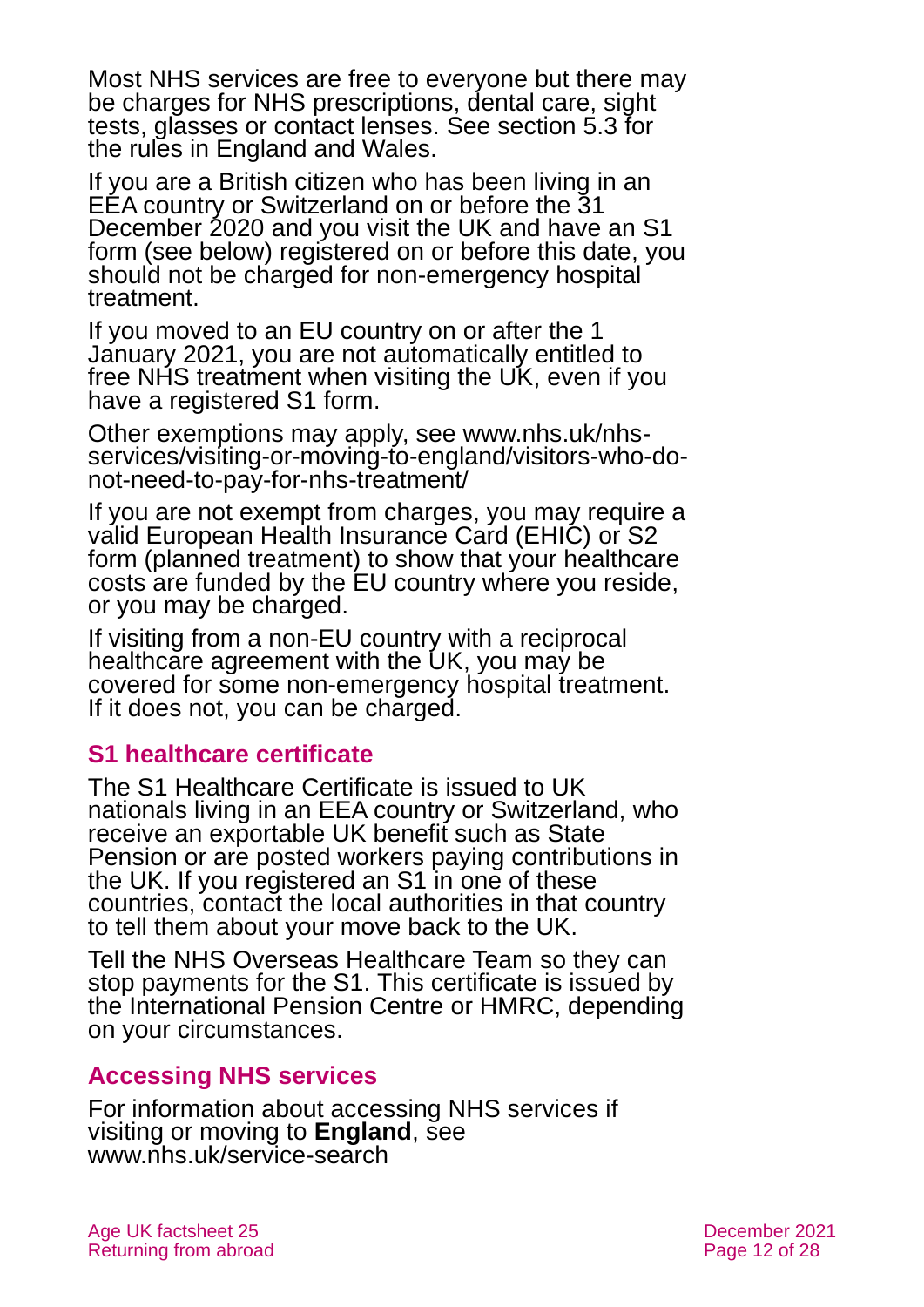For information about accessing NHS services if visiting or moving to **Wales**, see <https://111.wales.nhs.uk/>

### **5.1 Registering with a GP practice**

On returning to the UK, it is important to register with a local GP practice as soon as possible. GPs look after the health of local people and act as the gateway to community-based NHS services. They can refer you to a hospital-based consultant for further tests and treatment.

In **England**, the NHS website has details of local GP practices. It explains how the NHS in England is organised and allows you to search by postcode to find hospitals, dentists, and other NHS services. In **Wales**, go to NHS 111 Wales website or contact them by phone.

If staying temporarily with family or friends while looking for permanent accommodation, you can ask to register as a temporary patient with a local GP practice. This is appropriate for stays of up to 3 months.

If you ask to be taken on as a patient, the practice ask you to complete a registration form. To help trace your medical records, it asks if you were previously resident in the UK and if so, when you left. The form asks if you have an NHS number. If you do not but kept your medical card, this may be helpful. Otherwise the GP practice can explain how to get one.

Practices in **England** must register each patient with a named GP who has overall responsibility for their care. This is the GP you want to receive services from generally or in relation to a particular condition, but it does not mean this is the GP you must see each time you visit. In **Wales**, you can name a '*preferred practitioner*'.

In England and Wales, you can book GP appointments and order repeat prescriptions online. The practice receptionist can tell you how to register for online services.

For more information, see [factsheet 44,](https://www.ageuk.org.uk/globalassets/age-uk/documents/factsheets/fs44_nhs_services_fcs.pdf) *NHS services* or Age Cymru factsheet 44w, *[Information on NHS](https://www.ageuk.org.uk/globalassets/age-cymru/documents/information-guides-and-factsheets/fs44w.pdf)  [services for older people in Wales](https://www.ageuk.org.uk/globalassets/age-cymru/documents/information-guides-and-factsheets/fs44w.pdf)*.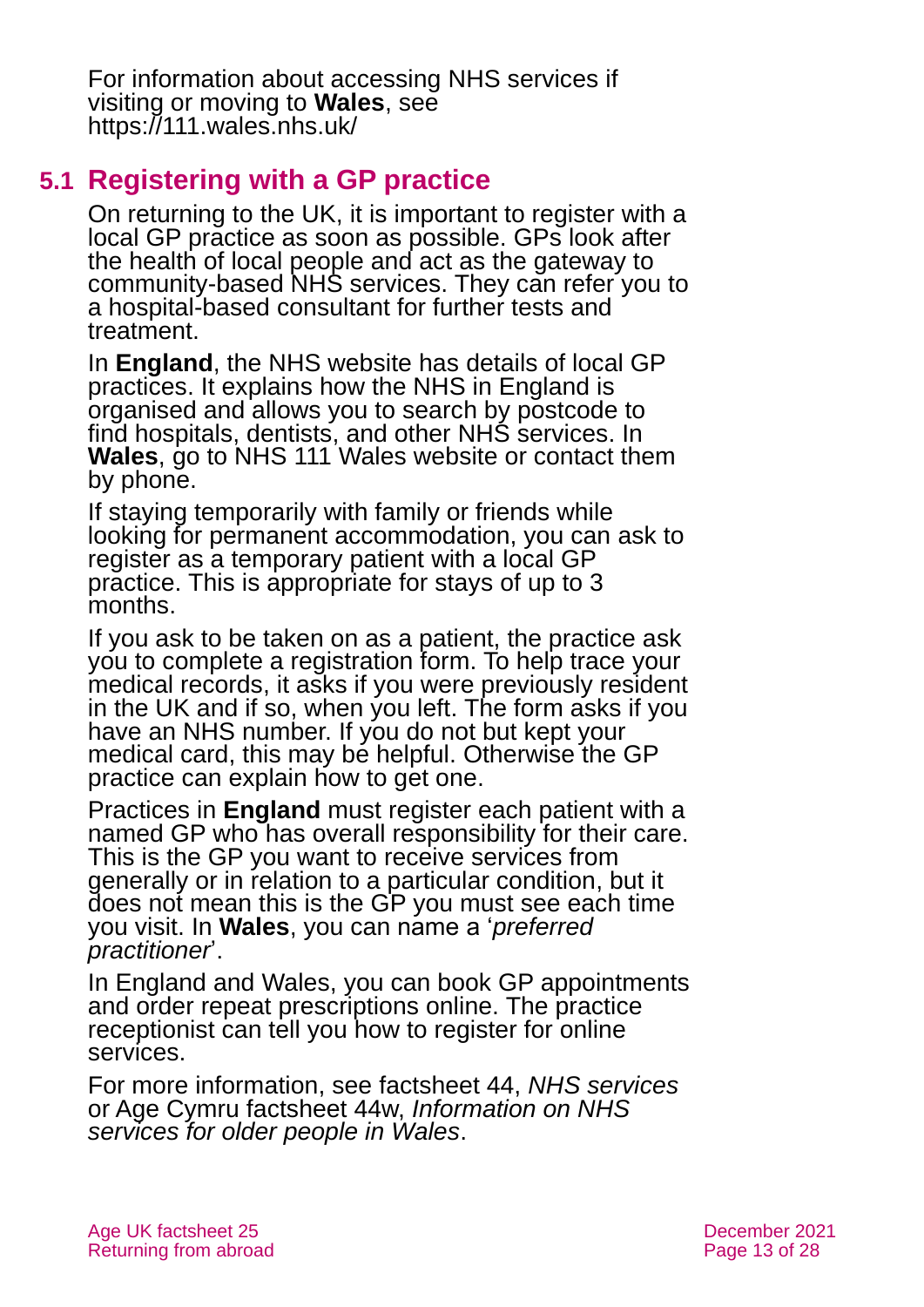### **5.2 Finding a dentist**

You do not need a GP referral to make an appointment to see a dentist offering NHS treatment. You can approach a dentist yourself and search the [NHS](https://www.nhs.uk/service-search/find-a-dentist)  [website](https://www.nhs.uk/service-search/find-a-dentist) by postcode to find a dentist offering NHS treatment in England. In Wales, the same service is available on the [NHS 111 Wales website.](https://111.wales.nhs.uk/?locale=en) If you have difficulty finding a dentist, call [NHS England](#page-23-1) or NHS 111 [Wales.](#page-23-2)

Many dentists offer both private and NHS treatment. Before agreeing to a course of treatment, check the basis on which a dentist is willing to treat you.

You can have a mixture of private and NHS treatment, but it should be clear in your treatment plan which is which. Not all treatments are available under the NHS. NHS patients in England and Wales must pay one of three standard fees according to the type of treatment (though the fee scale in each country is different).

If you do not have a regular dentist and need emergency treatment, in **England** contact freephone [NHS 111;](#page-22-0) in **Wales** contact [NHS 111](#page-23-2) Wales. These services can advise on your best course of action or give details of the nearest dentist offering emergency or out-of-hours care.

For more information see factsheet 5*[, Dental care](https://www.ageuk.org.uk/globalassets/age-uk/documents/factsheets/fs5_dental_care_nhs_and_private_treatment_fcs.pdf) - [NHS and private treatment](https://www.ageuk.org.uk/globalassets/age-uk/documents/factsheets/fs5_dental_care_nhs_and_private_treatment_fcs.pdf)*; in Wales see [Age Cymru](https://www.ageuk.org.uk/globalassets/age-cymru/documents/information-guides-and-factsheets/fs5w.pdf)  factsheet 5w, *[Dental care: NHS and private treatment](https://www.ageuk.org.uk/globalassets/age-cymru/documents/information-guides-and-factsheets/fs5w.pdf)  [in Wales](https://www.ageuk.org.uk/globalassets/age-cymru/documents/information-guides-and-factsheets/fs5w.pdf)*.

### <span id="page-13-0"></span>**5.3 Help with health costs**

Most NHS services are free to everyone but there may be charges for NHS prescriptions, dental care, sight tests, glasses or contact lenses.

**England** - NHS prescriptions and sight tests are free if you are 60 or over but you may have to pay for dental care, glasses or contact lenses.

**Wales** - NHS prescriptions are free for people of all ages, regardless of income or savings. There are free dental check-ups if you are 60 or over (not including treatment identified as a result of a check-up).

You may be asked to pay for dental treatment. Sight tests are free if you are 60 or over, but you may be asked to pay for glasses or contact lenses.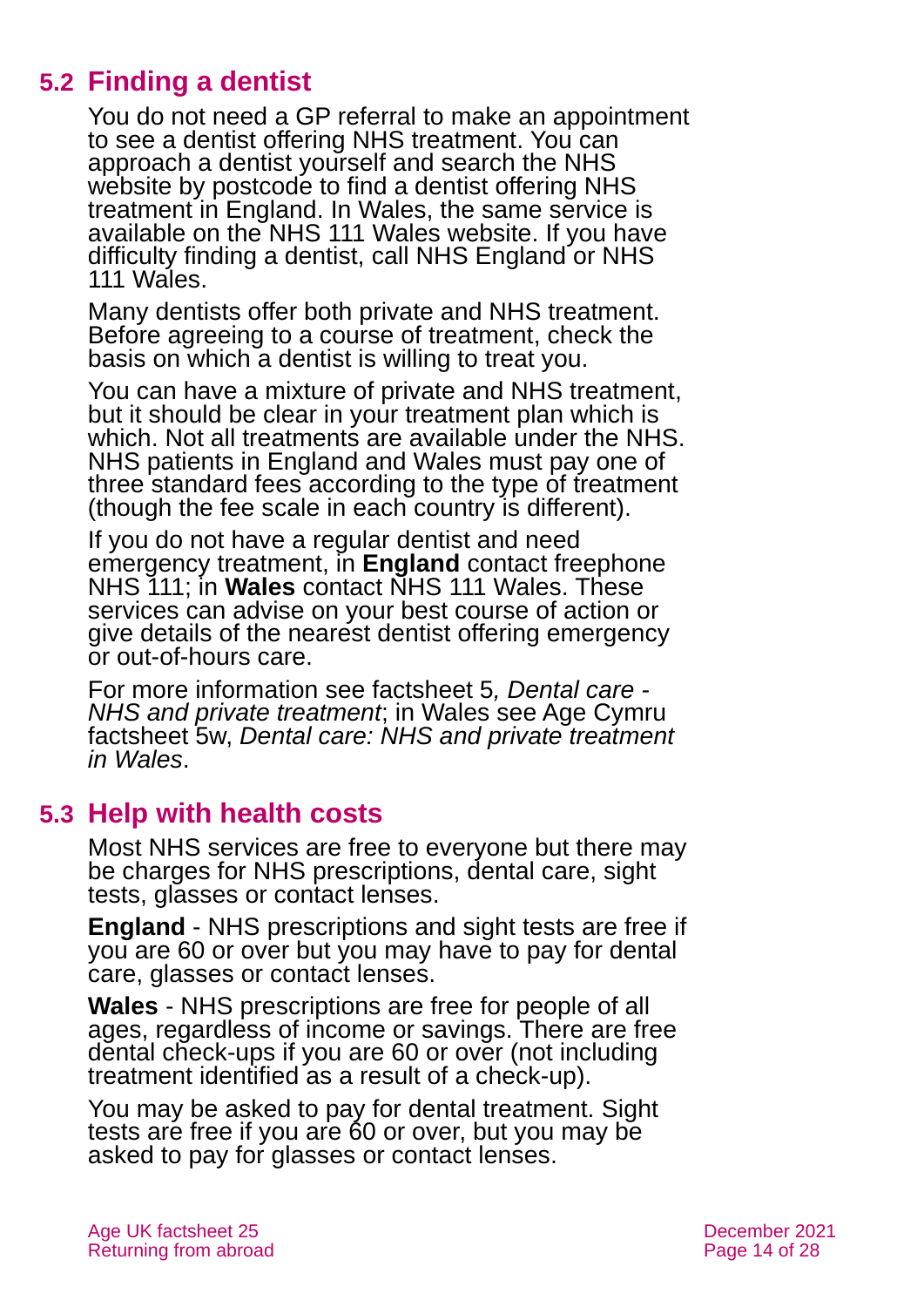**England and Wales** - if you receive Pension Credit (PC) Guarantee Credit, you do not have to pay for dental care and are entitled to a voucher towards the cost of glasses or contact lenses.

If you have a low income but are not entitled to PC, you may be entitled to full or partial help with costs through the NHS Low Income Scheme.

For more information, see [factsheet 61,](https://www.ageuk.org.uk/globalassets/age-uk/documents/factsheets/fs61_help_with_health_costs_fcs.pdf) *Help with [health costs](https://www.ageuk.org.uk/globalassets/age-uk/documents/factsheets/fs61_help_with_health_costs_fcs.pdf)* or [Age Cymru factsheet 61w,](https://www.ageuk.org.uk/globalassets/age-cymru/documents/information-guides-and-factsheets/fs61w.pdf) *Help with [NHS health costs in Wales](https://www.ageuk.org.uk/globalassets/age-cymru/documents/information-guides-and-factsheets/fs61w.pdf)*.

### <span id="page-14-0"></span>**6 Care and support at home and in a care home**

If you have care and support needs, you are entitled to a local authority needs assessment as soon as you return. However, the basic right to an assessment does not guarantee being given any particular service you may be seeking, such as a place in a care home or care at home.

The assessing local authority must decide whether you have needs that meet the eligibility criteria for care and support (*'eligible needs'*) and whether it has a legal duty to meet those needs. If they do have a legal duty to meet your eligible needs, they must decide how best to meet them, taking your views into account where possible.

They may decide you are not entitled to care and support services at all, because your needs do not meet the eligibility criteria.

#### **Planning your return home**

Consequently, it is strongly advisable to plan ahead before returning home. For example, if you have family or friends in the UK, see if you can live near or with them, particularly for the initial period.

You may need to plan financially. For example, if you think you need residential care and this takes time to arrange via a local authority, you will have to pay privately for a place in the interim.

This can give you settled ordinary residence in the area and the strongest position in terms of obtaining care and support services and possible funding support from the local authority.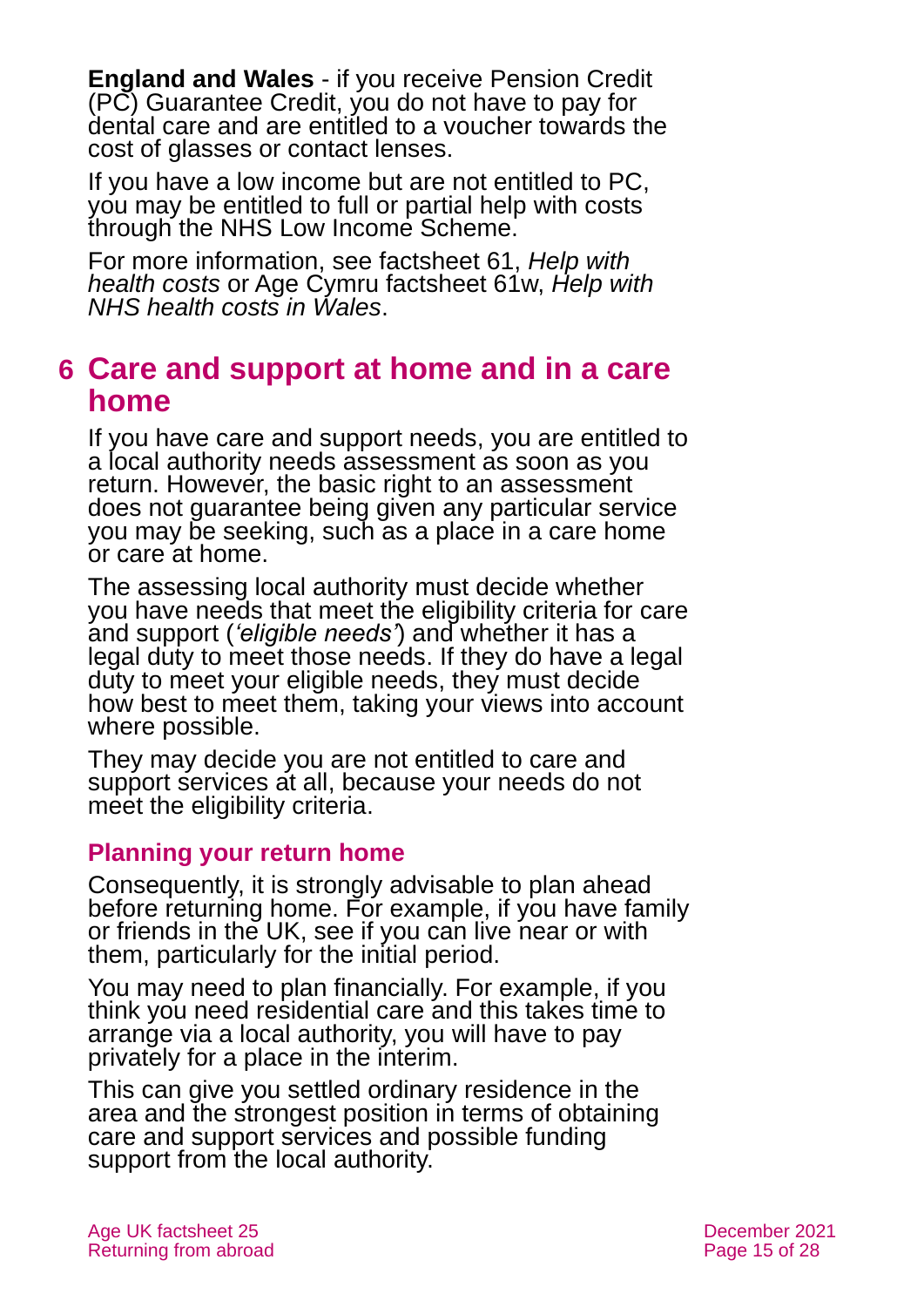#### **Ordinary residence**

If the local authority agree that your needs meet the eligibility criteria, they must also decide whether you are '*ordinarily resident'* in their area. '*Ordinary residence*' is described in [section 2.2.](#page-4-0)

You may choose to settle where you have family or you may have no particular reason to live in an area.

Provided you can demonstrate an intention to stay where you are living for a settled purpose, you can acquire ordinary residence immediately.

#### **Returning from abroad without a plan to live somewhere**

If you return from abroad without a plan to settle anywhere and want local authority support, you may be classed as having '*no settled residence*'.

If this applies, you have the same rights as someone ordinarily resident in the authority's area, meaning it may have a duty to meet your needs following an assessment.

#### **Arriving with urgent needs**

A local authority has discretion to meet an urgent need it identifies immediately, regardless of your residential status. This may be a short-term solution and they carry out an assessment soon afterwards. This may also be the case if you lack mental capacity when returning to the UK and no-one is authorised to act on your behalf.

They must genuinely assess the risk and consequences of not providing services where you request assistance. Similar rights apply in Wales.

#### **Assessment**

If you plan to return from abroad with immediate needs, it is important to understand the local authority must assess you before it can potentially provide you with assistance, unless they agree you have urgent needs.

Practically speaking, this means you will need to be present in the UK in person, so it is unlikely to take place before you arrive.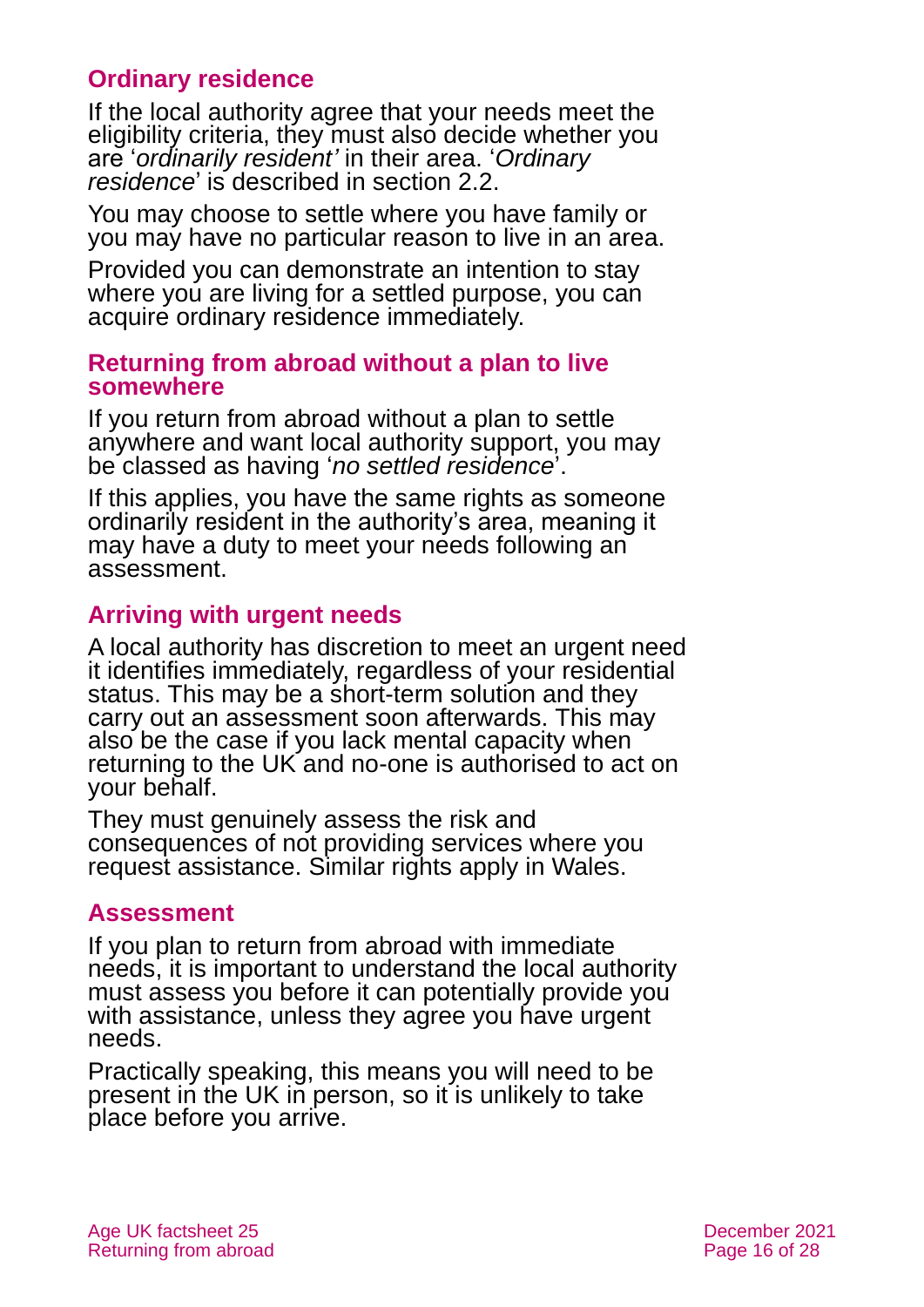If you would like help from social services, you are unlikely to be able to arrange it before you return. This could be a particular problem if you believe you need residential care.

#### **Meeting needs and funding**

Given the potential uncertainties of establishing your rights to long-term care before you return to the UK, it is vital to plan ahead. For example, you can return to the UK and privately arrange and fund a temporary placement in a care home to establish your ordinary residence. You can then request an assessment from the local authority covering that area.

If a local authority decides you have eligible needs, they carry out a financial assessment. If you are entitled to financial support, the authority must meet your needs. This means providing or arranging required services, such as home care ('*non-residential care*') or residential care.

**England** – If you are a '*self- funder'* because your assets exceed the funding threshold, the authority may not have a legal duty to meet your needs. If you have non-residential care needs and are a self-funder, the authority must meet your eligible needs on request, but can charge an arrangement fee.

If you are self-funding a care home place and are able to make your own arrangements, or you have family or friends willing and able to assist you, the local authority does not have a duty to arrange your place and only need assist with information and advice. The '*right to request*' assistance for self-funders is not available for residential care.

However, if you are unable to make your own arrangements and have no one to help you, the authority may have a duty to meet your needs.

For more information, see factsheet 41, *[How to get](https://www.ageuk.org.uk/globalassets/age-uk/documents/factsheets/fs41_how_to_get_care_and_support_fcs.pdf)  [care and support.](https://www.ageuk.org.uk/globalassets/age-uk/documents/factsheets/fs41_how_to_get_care_and_support_fcs.pdf)* 

**Wales** – If you are a '*self- funder'*, you have the right to request the local authority to arrange care on your behalf. This applies to non-residential care and care homes. For non-residential care, there is a maximum weekly charge that local authorities must comply with.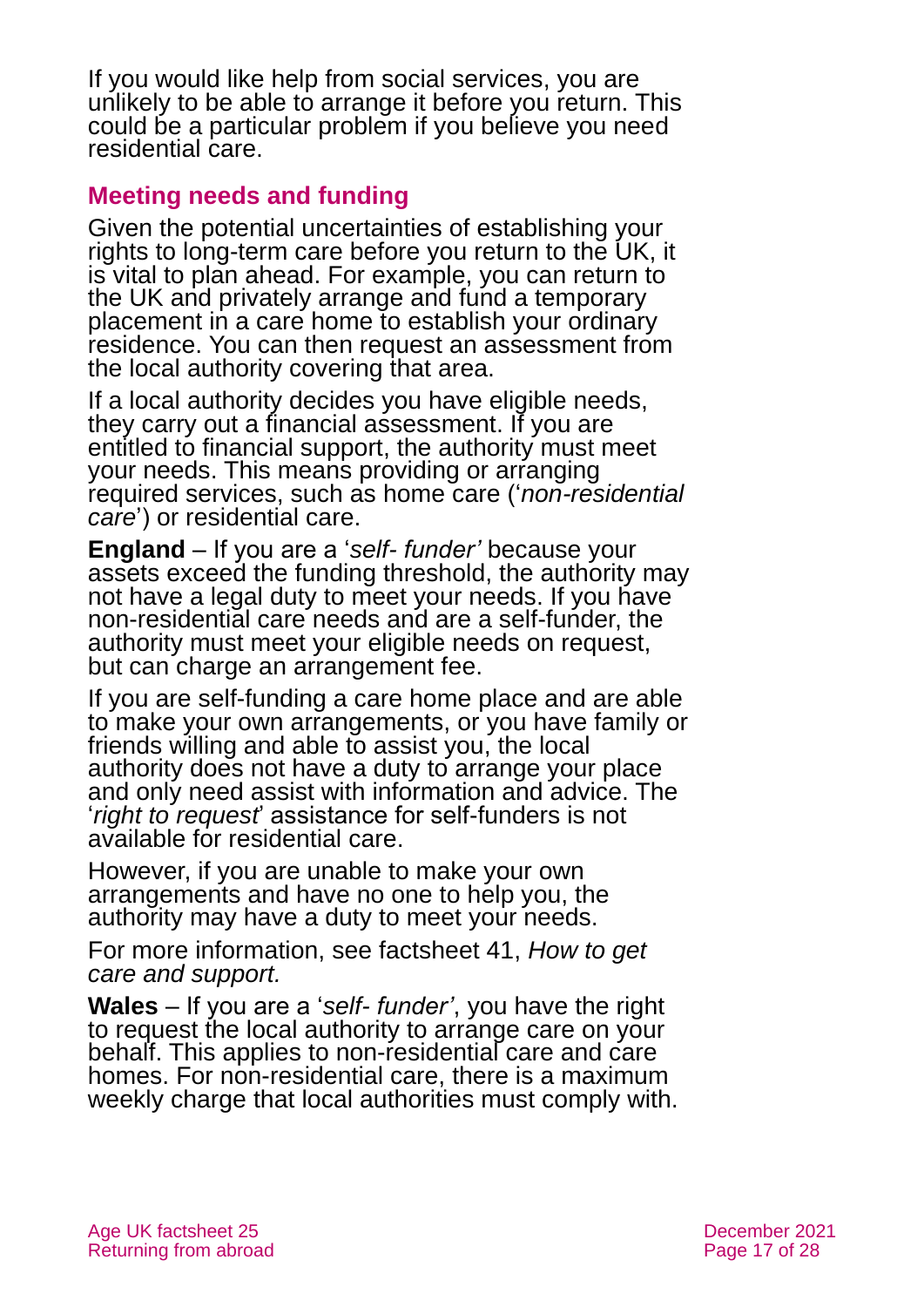For more information, see Age Cymru factsheet 41w, *[Social care assessments for older people with care](https://www.ageuk.org.uk/globalassets/age-cymru/documents/information-guides-and-factsheets/fs41w.pdf)  [needs in Wales](https://www.ageuk.org.uk/globalassets/age-cymru/documents/information-guides-and-factsheets/fs41w.pdf)* and factsheet 46w, *[Paying for care](https://www.ageuk.org.uk/globalassets/age-cymru/documents/information-guides-and-factsheets/fs46w.pdf)  [and support at home in Wales](https://www.ageuk.org.uk/globalassets/age-cymru/documents/information-guides-and-factsheets/fs46w.pdf)*.

#### **6.1 Need for support from both NHS and social care**

If your assessment shows you may need health services as well as social care, the local authority should refer you to the NHS. If you are eligible, the NHS can provide support in your own home or in a residential care home. Residential care homes do not employ nurses.

If you need care in a nursing home, funded by yourself or a local authority, the NHS pays the home a set contribution towards the nursing services ('*NHSfunded nursing care'*). Care in a nursing home is provided by nurses employed by the home.

If an assessment shows you have needs that are primarily health-based, you may be entitled to *'NHS Continuing Healthcare'* (CHC). If you are eligible for NHS CHC, your care will be free of charge and can be provided in a range of settings. When assessing your needs, the local authority must refer you to the NHS if it appears you may be eligible for NHS CHC.

For more information, see [factsheet 20,](https://www.ageuk.org.uk/globalassets/age-uk/documents/factsheets/fs20_nhs_continuing_healthcare_and_nhs-funded_nursing_care_fcs.pdf) *NHS [Continuing Healthcare and NHS-funded nursing care.](https://www.ageuk.org.uk/globalassets/age-uk/documents/factsheets/fs20_nhs_continuing_healthcare_and_nhs-funded_nursing_care_fcs.pdf)*  In Wales, see [Age Cymru factsheet 20w,](https://www.ageuk.org.uk/globalassets/age-cymru/documents/information-guides-and-factsheets/fs20w.pdf) *NHS [continuing healthcare and NHS-funded nursing care in](https://www.ageuk.org.uk/globalassets/age-cymru/documents/information-guides-and-factsheets/fs20w.pdf)  [Wales](https://www.ageuk.org.uk/globalassets/age-cymru/documents/information-guides-and-factsheets/fs20w.pdf)*.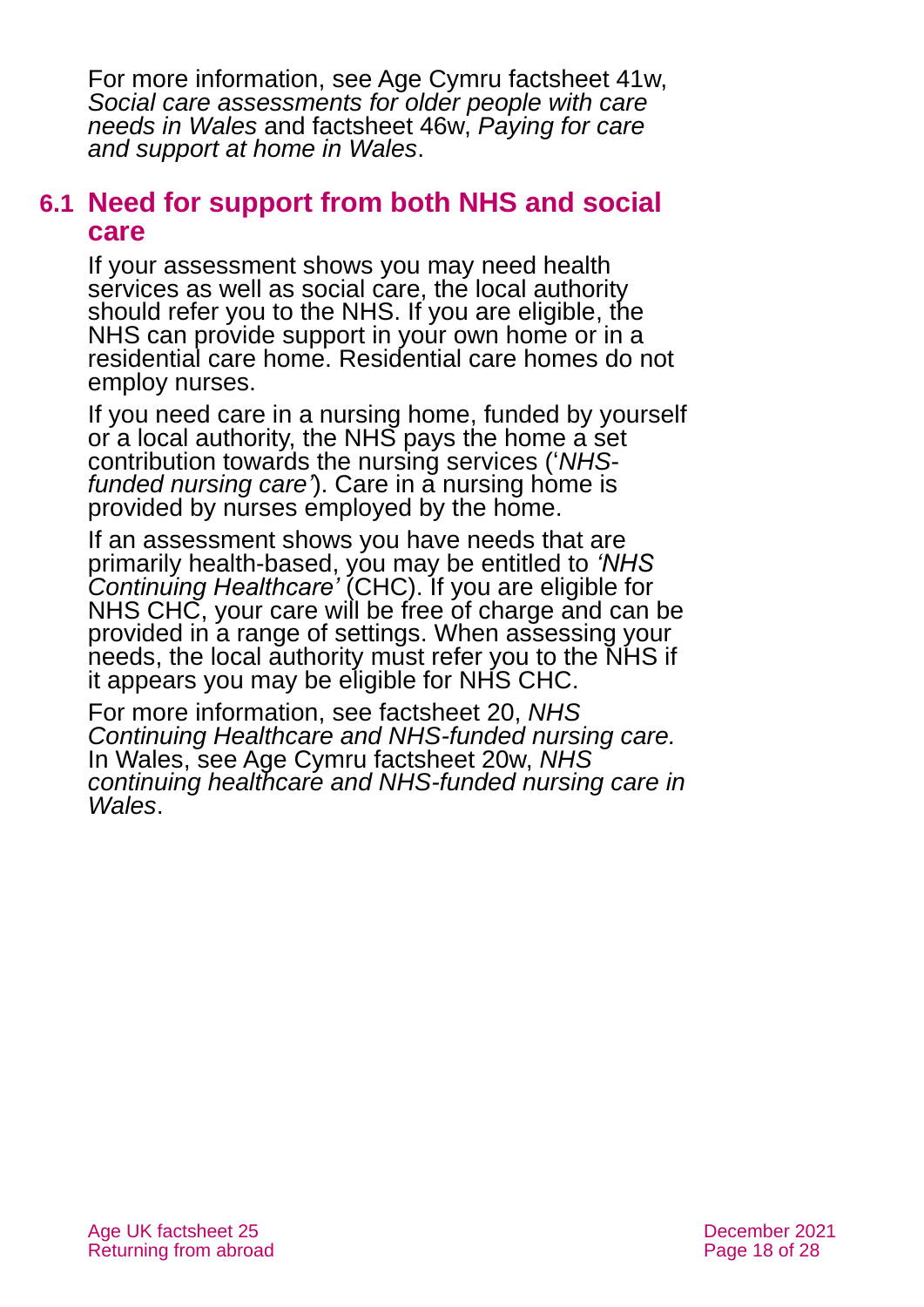## <span id="page-18-0"></span>**7 Returning from abroad checklist**

**Money** - Moving back to the UK usually means that you must send your money home. If you kept your British bank account open while you were away, you can transfer money directly into it.

Remember, because of the Habitual Residence Test, you may not be entitled to claim means-tested benefits like Pension Credit and Housing Benefit immediately upon your return, so make sure you have adequate funds to tide you over.

**Tax** - When you return to the UK, you assume your right to become a UK resident again. You are subject to the same rules as someone who never left. You pay taxes on UK income and gains and any foreign income and gains (unless your permanent home remains outside of the UK). You may need to register with HMRC for self-assessment.

**Pension -** If you had a pension abroad, you can consider moving it to the UK. In most cases, a foreign pension will be in a [Qualifying Recognised Overseas](https://www.gov.uk/guidance/check-the-recognised-overseas-pension-schemes-notification-list)  [Pension Scheme.](https://www.gov.uk/guidance/check-the-recognised-overseas-pension-schemes-notification-list) You might be entitled to a refund if your pension has already been taxed abroad. For more information, see the [Money Helper](https://www.moneyhelper.org.uk/en/pensions-and-retirement/building-your-retirement-pot/moving-your-uk-pension-overseas)  [website](https://www.moneyhelper.org.uk/en/pensions-and-retirement/building-your-retirement-pot/moving-your-uk-pension-overseas). Contact HM Revenue and Customs to ask about your specific situation.

**Property** - Arrange a temporary place to stay for when you move back to the UK. Buying a house in the UK is a long and convoluted process that can sometimes take more than one year. It might be a good idea to sell your property abroad first. Listing your property, completing the paperwork and closing out the sale may take longer than you think.

**Health** - When returning to the UK, make sure you cancel your health insurance policy and settle all outstanding payments in the country you lived in before. If this is an EEA country and you registered an S1, let local authorities there and [International Pension](https://www.gov.uk/international-pension-centre)  [Centre](https://www.gov.uk/international-pension-centre) here know you are returning to UK.

Where possible, bring your health and dental records back to the UK. Relevant information can be entered into the NHS system. You may need an official translator to transcribe your files into English or Welsh - the NHS do not accept documentation in other languages.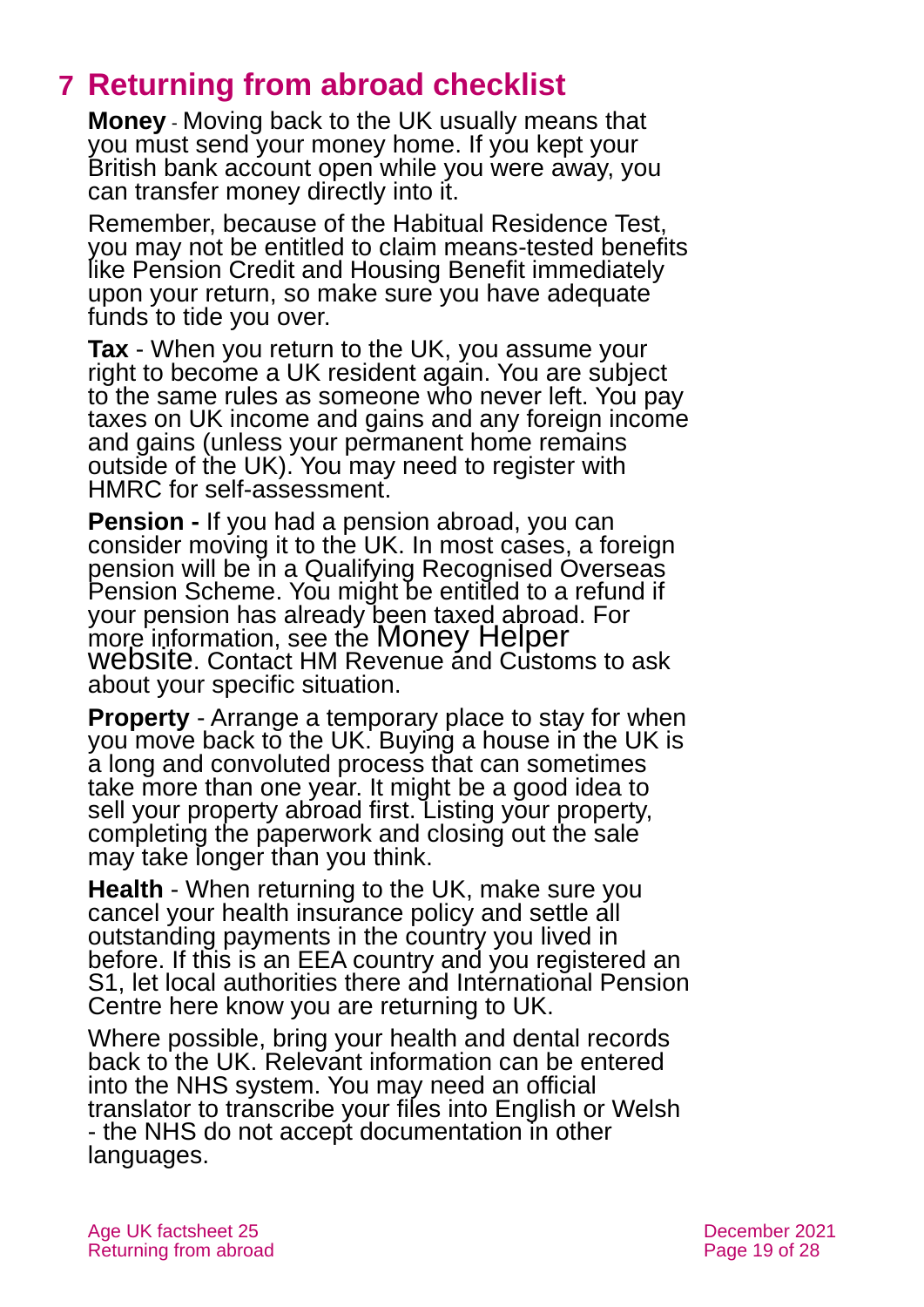**Care** – if you have care and support needs, try to think about how these will be met whilst you arrange whatever care service are necessary for you. Even if the local authority will help to pay for your care, it takes time to arrange for care services for be provided.

If you need residential or nursing care, try to identify a suitable temporary home for stay in, even if you do not intend to stay there permanently.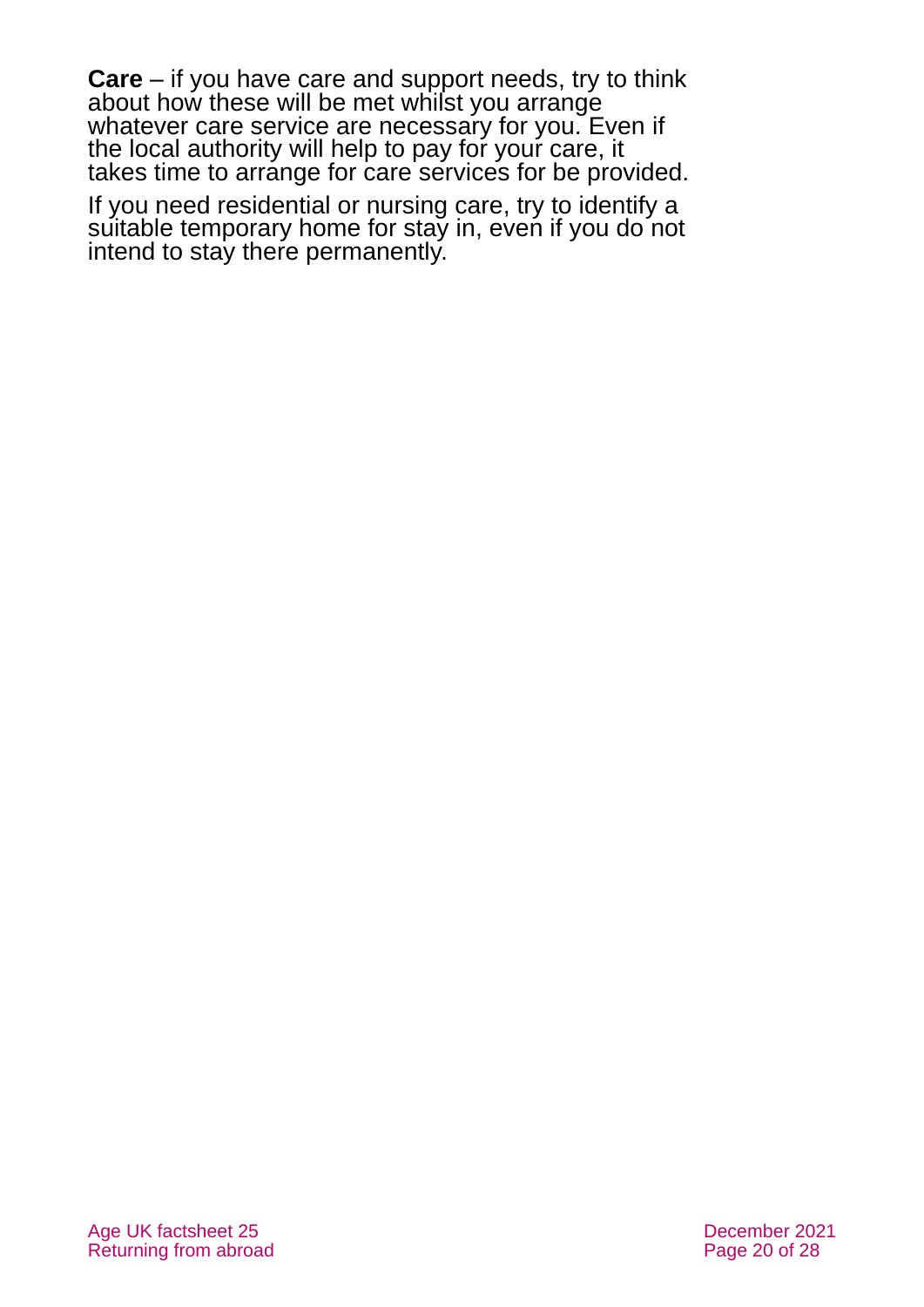# **Useful organisations**

#### <span id="page-20-0"></span>**Aire Centre**

[www.airecentre.org/](http://www.airecentre.org/) Telephone 020 7831 4276 advice line 10.30am to 6pm

Charity providing free specialist legal advice and other legal services including benefits applications, applications to the UK Border Agency, or the European Court of Human Rights on European law issues.

#### **Care Quality Commission (CQC)**

[www.cqc.org.uk](http://www.cqc.org.uk/) Telephone 03000 616 161

Independent regulator of adult health and social care services in England, whether provided by the NHS, local authorities, private companies or voluntary organisations. Their website has a wide range of useful information including registered care home inspection reports.

#### **Care Inspectorate Wales (CIW)**

[www.careinspectorate.wales/](http://www.careinspectorate.wales/) Telephone 0300 7900 126

Oversees the inspection and regulation of care and social services in Wales.

#### **Carers UK**

[www.carersuk.org](http://www.carersuk.org/) Telephone 0808 808 7777 (free call)

National charity working on behalf of carers offering range of information on carers' rights and sources of help.

#### **Carers Direct**

[www.nhs.uk/carersdirect](http://www.nhs.uk/carersdirect) Telephone 0300 123 1053

Online information for carers in England and offers helpline support.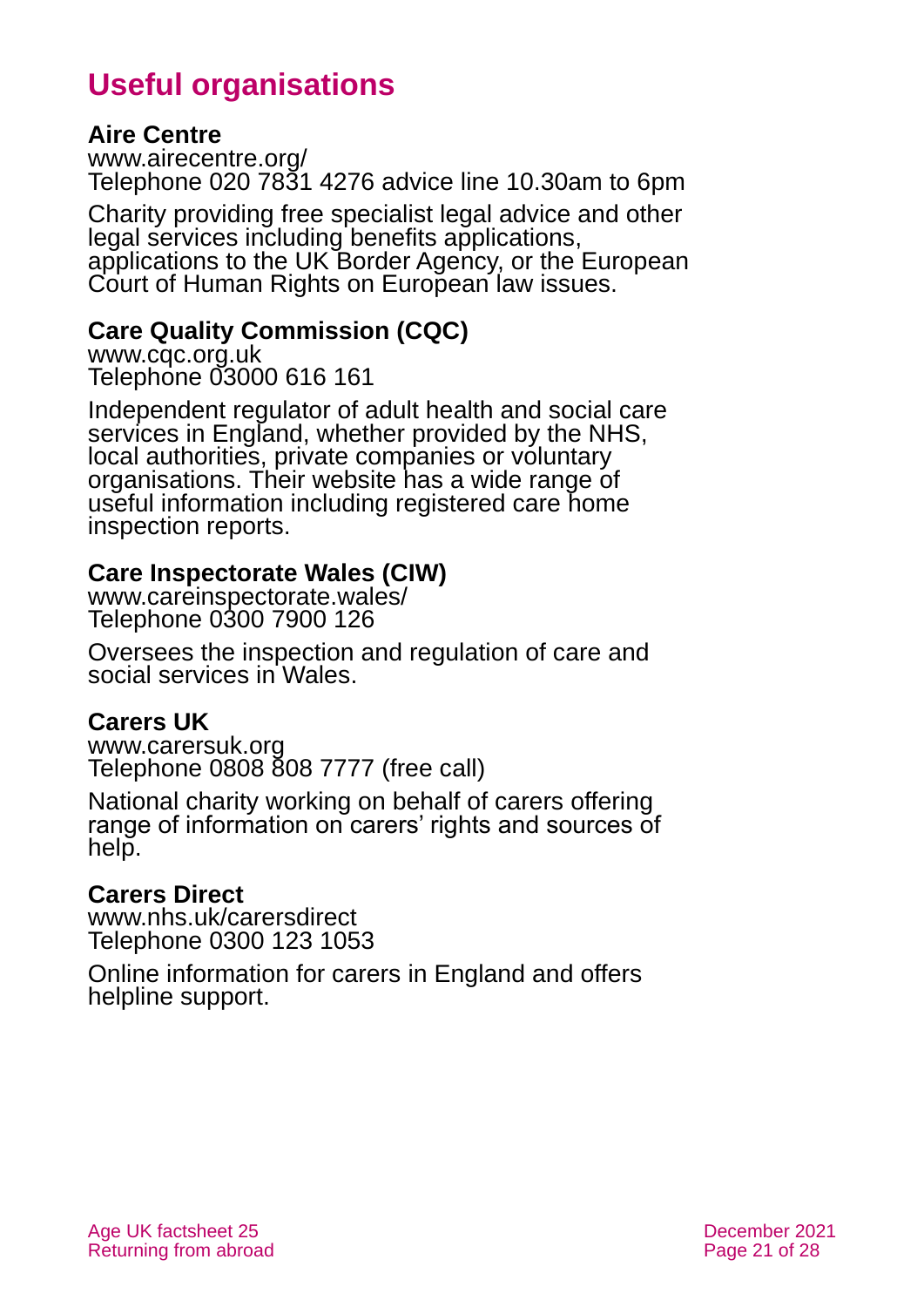#### **Citizens Advice**

England or Wales [www.citizensadvice.org.uk](http://www.citizensadvice.org.uk/) In England telephone 0800 144 8848 In Wales telephone 0800 702 2020

National network of advice centres offering free, confidential, independent advice, face to face or by telephone.

#### **Department for Work and Pensions**

[www.gov.uk/government/organisations/department-for](http://www.gov.uk/government/organisations/department-for-work-pensions)[work-pensions](http://www.gov.uk/government/organisations/department-for-work-pensions)

Government department responsible for administering social security.

#### **Elderly Accommodation Counsel (EAC)**

[www.housingcare.org](https://housingcare.org/) Telephone 0800 377 7070

Hold details of specialist housing for older people across the UK, which can be viewed on their HousingCare website.

#### **Gov.uk**

[www.gov.uk](http://www.gov.uk/)

Official government website with information on services such as benefits, jobs, pensions, health services and government departments.

#### **Healthcare Inspectorate Wales (HIW)**

[www.hiw.org.uk](http://www.hiw.org.uk/) Telephone 0300 062 8163

Independent inspector and regulator of NHS healthcare and independent healthcare organisations in Wales.

#### **HM Revenue and Customs (HMRC)**

[www.gov.uk/government/organisations/hm-revenue](http://www.gov.uk/government/organisations/hm-revenue-customs)[customs](http://www.gov.uk/government/organisations/hm-revenue-customs) Telephone 0300 200 3300 for UK callers only and +44 135 535 9022 for callers outside the UK

Deals with tax matters and National Insurance Contributions.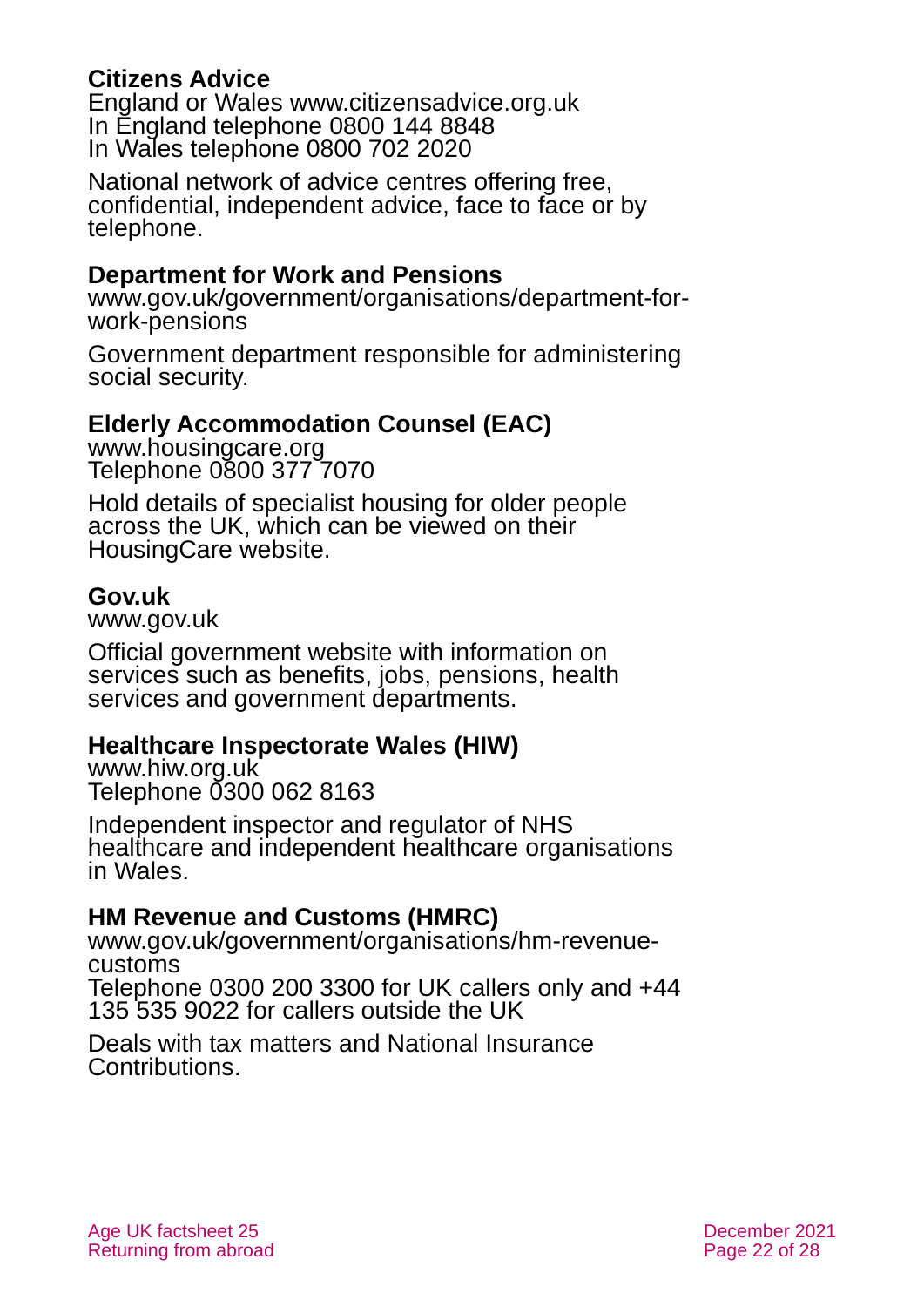#### **Independent Age**

[www.independentage.org](http://www.independentage.org/) Telephone helpline 0800 319 6789 Mon-Fri 8.30am-6.30pm

A charity providing free impartial advice on benefits, home care, care homes and NHS services for older people, their families and professionals.

#### **International Pension Centre (IPC)**

[www.gov.uk/international-pension-centre](http://www.gov.uk/international-pension-centre) Telephone 0191 218 7777 or +44 191 218 7777 if dialling from abroad

Part of DWP, deals with enquiries about payment of State Pension and other benefits if you live abroad and enquiries if you live in the UK and have lived or worked abroad. Also, information about obtaining an S1 form when moving to an EEA country, or to report you are returning to live in the UK.

# **Joint Council for the Welfare of Immigrants (JCWI)**

[www.jcwi.org.uk](http://www.jcwi.org.uk/) Telephone 020 7251 8708

Independent charity that campaigns for justice in immigration, nationality and refugee law and policy.

#### **Money Helper**

[www.moneyhelper.org.uk](http://www.moneyhelper.org.uk/)

MoneyHelper is a free service provided by the Money and Pensions Service, an arm's-length body sponsored by the Department for Work and Pensions. They offer information on various money matters.

#### **NHS**

[www.nhs.uk](http://www.nhs.uk/)

Comprehensive information service to help you to find and use NHS services in England and to learn more about the prevention, treatment and management of conditions.

#### <span id="page-22-0"></span>**NHS 111**

Telephone 111

You can call NHS 111 in England 24 hours a day, 365 days a year if you believe you need medical advice or help urgently but it is not a life-threatening emergency. Calls are free from landlines and mobiles.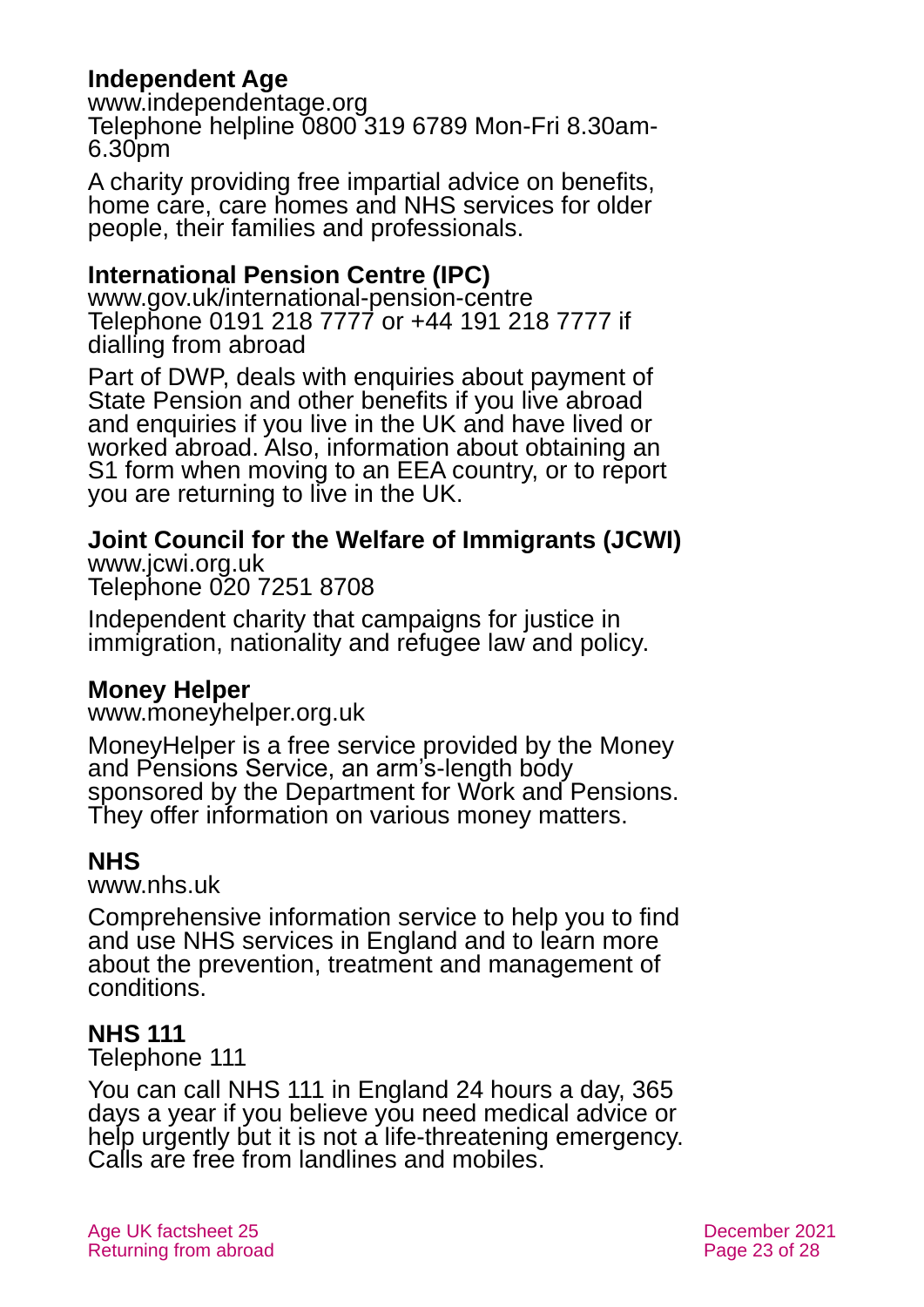#### <span id="page-23-2"></span>**NHS 111 Wales**

[www.111.wales.nhs.uk](http://www.111.wales.nhs.uk/) Telephone 111

Provides details of Local Health Boards and services such as GP practices, dentists, pharmacists and support groups, information on health and advice about looking after your health, managing long-term conditions and the prevention and treatment of conditions.

#### <span id="page-23-1"></span>**NHS England**

Telephone 0300 311 22 33

Call NHS England if you cannot use the NHS website to search for a local GP practice or dentist.

#### **NHS Overseas Healthcare Team**

[www.nhsbsa.nhs.uk/contact-us/overseas-healthcare](http://www.nhsbsa.nhs.uk/contact-us/overseas-healthcare-services-contact-us)[services-contact-us](http://www.nhsbsa.nhs.uk/contact-us/overseas-healthcare-services-contact-us)

Telephone: 0191 218 1999 Telephone from outside UK: +44 191 218 1999 Monday to Friday, 8am to 6pm

#### **Office of the Immigration Service commissioner (OISC)**

[www.gov.uk/find-an-immigration-adviser](http://www.gov.uk/find-an-immigration-adviser)

Contains a register of all approved immigration advisers in the UK, split between '*not for profit*' and for-profit advisers.

#### **Pension Service**

[www.gov.uk/contact-pension-service](http://www.gov.uk/contact-pension-service) Telephone 0800 731 0469

Information about State Pension, including forecasts and how to claim.

#### <span id="page-23-0"></span>**Pension Service (Pension Credit)**

[www.gov.uk/pension-credit](http://www.gov.uk/pension-credit) Telephone 0800 99 1234

To find out if you might be eligible and how to make an application.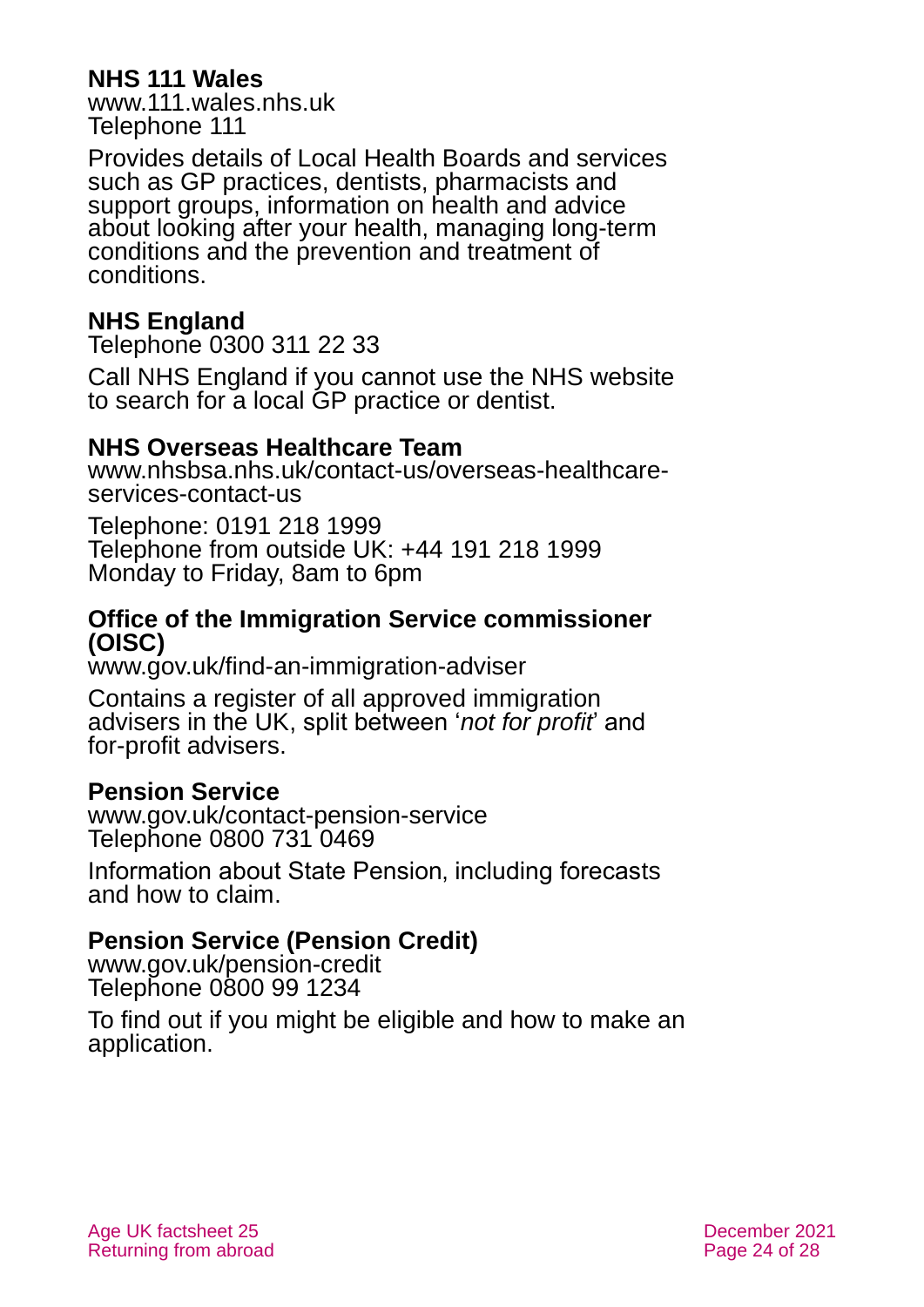#### <span id="page-24-1"></span>**Shelter**

[www.shelter.org.uk](http://www.shelter.org.uk/) Telephone 0808 800 4444 (free call)

National charity providing telephone advice to people with housing problems on tenancy rights, homelessness, repairs and housing benefit.

#### **Shelter Cymru**

[www.sheltercymru.org.uk](http://www.sheltercymru.org.uk/) Telephone 08000 495 495

#### **Welsh Government**

[https://gov.wales](https://gov.wales/) Telephone 0300 060 4400

Devolved government for Wales.

#### <span id="page-24-0"></span>**Winter Fuel Payment Centre**

[www.gov.uk/winter-fuel-payment/how-to-claim](http://www.gov.uk/winter-fuel-payment/how-to-claim) Telephone 0800 731 0160

For information about claiming the Winter Fuel Payment.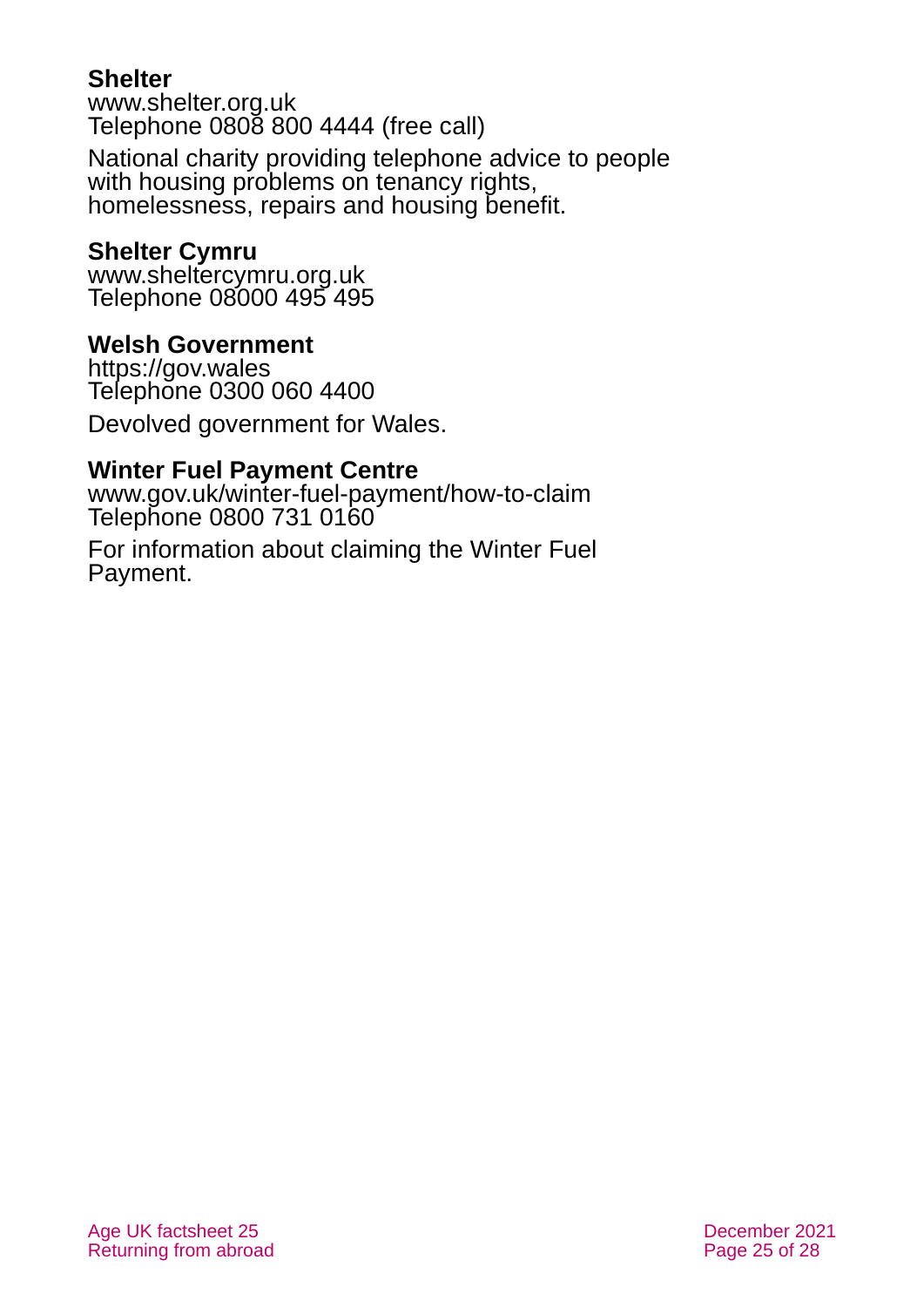Age UK factsheet 25 December 2021 Returning from abroad **Page 26 of 28 Page 26 of 28**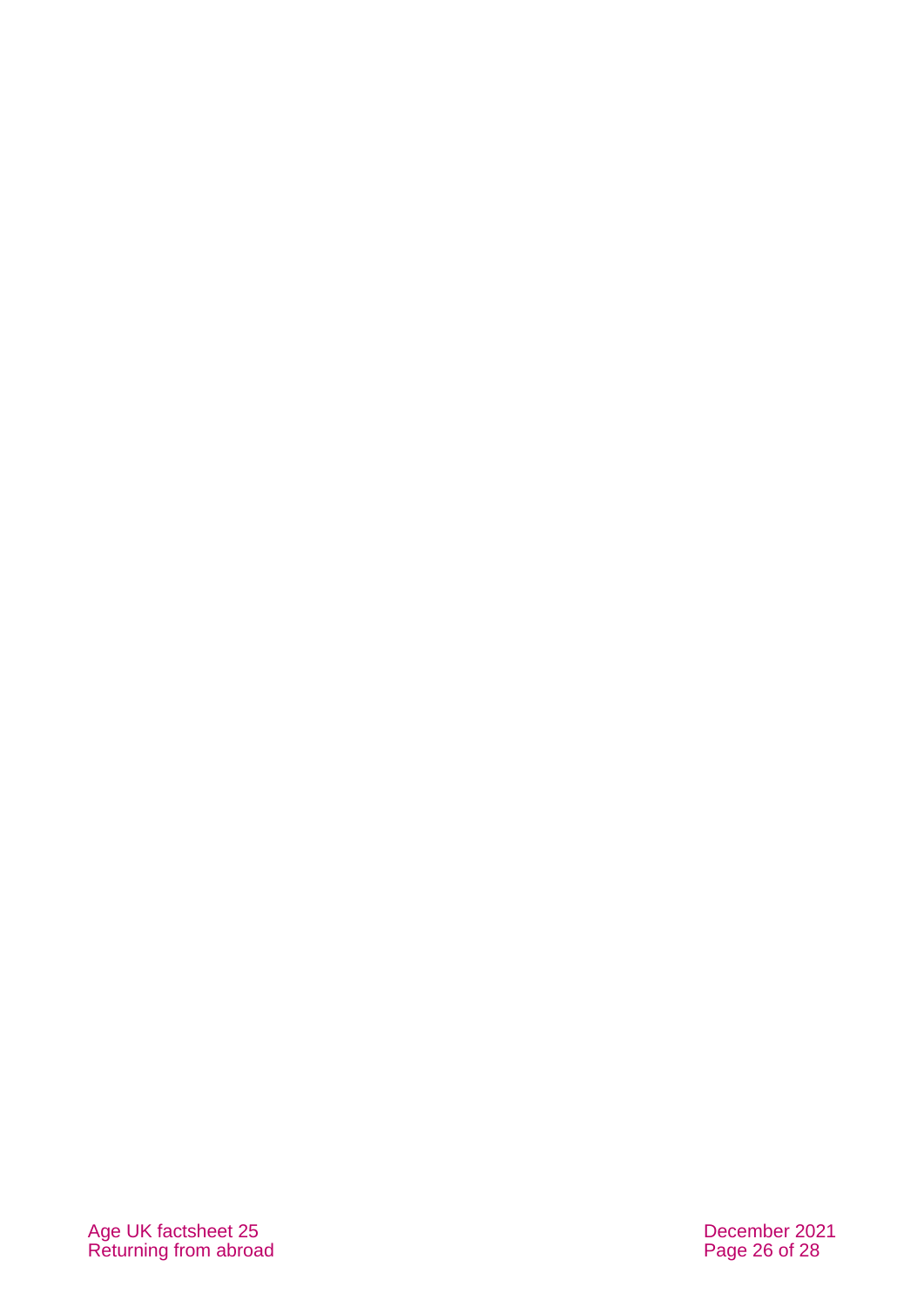# **Age UK**

Age UK provides advice and information for people in later life through our Age UK Advice line, publications and online. Call Age UK Advice to find out whether there is a local Age UK near you, and to order free copies of our information guides and factsheets.

#### <span id="page-26-1"></span>**Age UK Advice**

[www.ageuk.org.uk](http://www.ageuk.org.uk/) 0800 169 65 65 Lines are open seven days a week from 8.00am to 7.00pm

#### **In Wales contact**

#### **Age Cymru Advice**

[www.agecymru.org.uk](http://www.agecymru.org.uk/) 0300 303 4498

#### <span id="page-26-0"></span>**In Northern Ireland contact**

#### **Age NI** [www.ageni.org](http://www.ageni.org/)

0808 808 7575

#### **In Scotland contact**

# <span id="page-26-2"></span>**Age Scotland**

[www.agescotland.org.uk](http://www.agescotland.org.uk/) 0800 124 4222

### **Support our work**

We rely on donations from our supporters to provide our guides and factsheets for free. If you would like to help us continue to provide vital services, support, information and advice, please make a donation today by visiting [www.ageuk.org.uk/donate](http://www.ageuk.org.uk/donate) or by calling 0800 169 87 87.